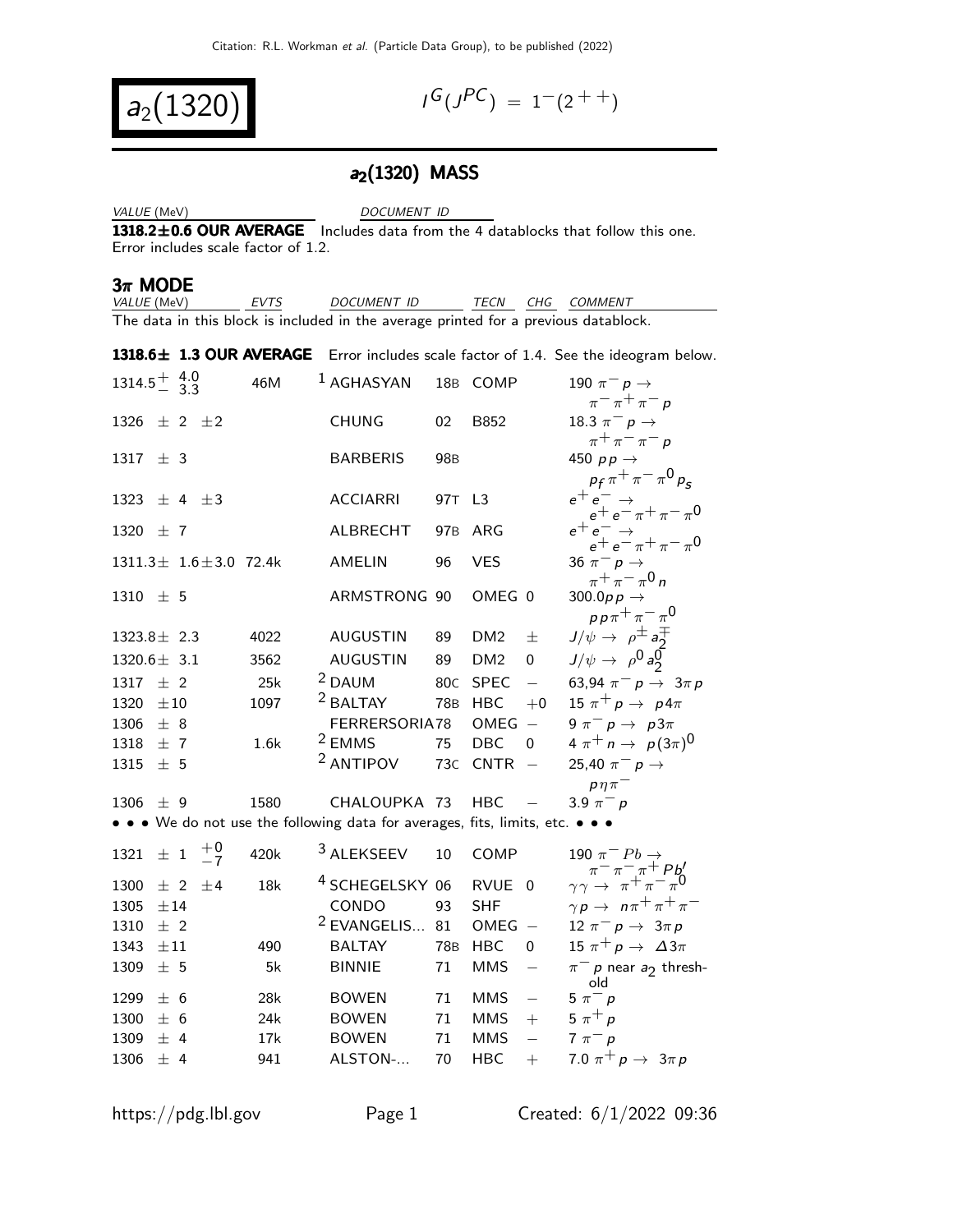

 $\frac{1}{2}$  Statistical error negligible.

<sup>2</sup> From a fit to  $J^P = 2^+$   $\rho \pi$  partial wave.

<sup>3</sup> Superseded by AGHASYAN 2018B.

4 From analysis of L3 data at 183–209 GeV.

 $a_2(1320)$  mass,  $3\pi$  mode (MeV)

## $K \overline{K}$  MODE

EVTS DOCUMENT ID TECN CHG COMMENT The data in this block is included in the average printed for a previous datablock.

 $1318.1 \pm 0.7$  OUR AVERAGE

| 1319 $\pm$ 5  | 4700  | $1,2$ CLELAND   |                                                                               | 82B SPEC + | 50 $\pi^+ p \to K_S^0 K^+ p$                                                       |  |
|---------------|-------|-----------------|-------------------------------------------------------------------------------|------------|------------------------------------------------------------------------------------|--|
| 1324 $\pm$ 6  | 5200  | $1,2$ CLELAND   |                                                                               | 82B SPEC - | 50 $\pi^- p \to K_S^0 K^- p$                                                       |  |
| 1320 $\pm$ 2  | 4000  | CHABAUD         | 80                                                                            | $SPEC -$   | 17 $\pi$ <sup>-</sup> A $\rightarrow$ K <sup>0</sup> <sub>S</sub> K <sup>-</sup> A |  |
| $1312 \pm 4$  | 11000 | CHABAUD         |                                                                               | 78 SPEC -  | 9.8 $\pi^- p \to K^- K^0_S p$                                                      |  |
| 1316 $\pm$ 2  | 4730  | CHABAUD         |                                                                               | 78 SPEC -  | 18.8 $\pi^- p \to K^- K^0_S p$                                                     |  |
| 1318 $\pm$ 1  |       | $^{1,3}$ MARTIN |                                                                               | 78D SPEC - | 10 $\pi^- p \to K_S^0 K^- p$                                                       |  |
| 1320 $\pm$ 2  |       | 2724 MARGULIE   |                                                                               | 76 SPEC -  | 23 $\pi^- p \to K^- K^0_S p$                                                       |  |
| 1313 $\pm$ 4  | 730   | <b>FOLEY</b>    |                                                                               | 72 CNTR –  | 20.3 $\pi^- p \to K^- K^0_S p$                                                     |  |
| 1319 $\pm$ 3  | 1500  | $3$ GRAYER      | 71                                                                            | ASPK -     | 17.2 $\pi^- p \to K^- K^0_S p$                                                     |  |
|               |       |                 | • • • We do not use the following data for averages, fits, limits, etc. • • • |            |                                                                                    |  |
| 1304 $\pm 10$ | 870   |                 | <sup>4</sup> SCHEGELSKY 06A RVUE 0                                            |            | $\gamma \gamma \rightarrow K_S^0 K_S^0$                                            |  |
| 1330 $\pm 11$ | 1000  |                 | $1,2$ CLELAND 82B SPEC +                                                      |            | 30 $\pi^+ p \to K_S^0 K^+ p$                                                       |  |
| 1324 $\pm$ 5  | 350   |                 | $HYAMS$ 78 ASPK $+$                                                           |            | 12.7 $\pi^{+} p \to K^{+} K^{0}_{S} p$                                             |  |
|               |       |                 |                                                                               |            |                                                                                    |  |

 $\frac{1}{2}$  From a fit to  $J^P = 2^+$  partial wave.

 $2$  Number of events evaluated by us.

 $3$  Systematic error in mass scale subtracted.

4 From analysis of L3 data at 91 and 183–209 GeV.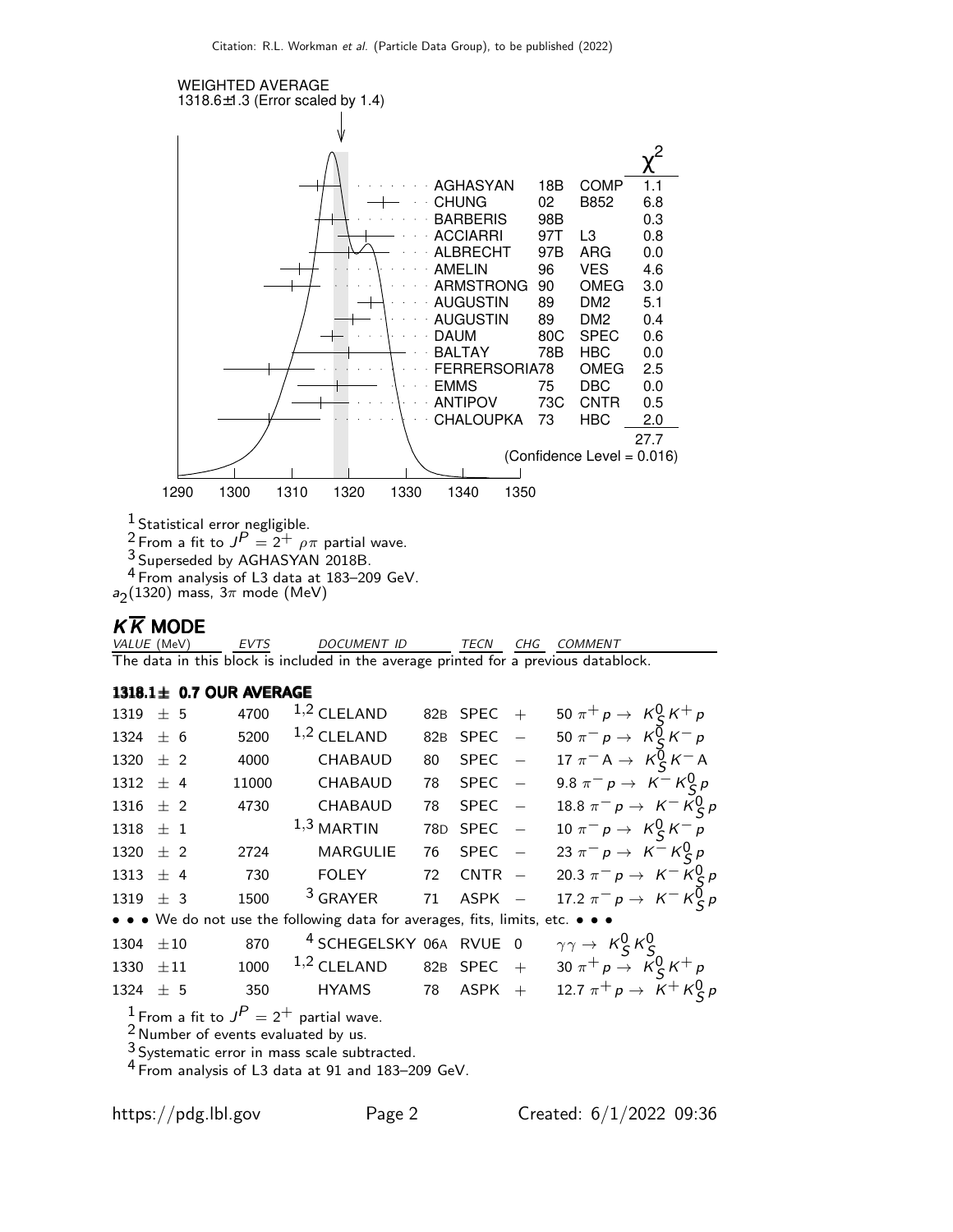#### $\eta \pi$  MODE

| <i>VALUE</i> (MeV) | EVTS | DOCUMENT ID                                                                         | TFCN | CHG COMMENT |
|--------------------|------|-------------------------------------------------------------------------------------|------|-------------|
|                    |      | The data in this block is included in the average printed for a previous datablock. |      |             |

| 1317.7± 1.4 OUR AVERAGE                                                       |      |                         |                 |                              |                                                                                                                                                  |
|-------------------------------------------------------------------------------|------|-------------------------|-----------------|------------------------------|--------------------------------------------------------------------------------------------------------------------------------------------------|
| 1308<br>± 9                                                                   |      | <b>BARBERIS</b>         | 00H             |                              | 450 $pp \to p_f \eta \pi^0 p_c$                                                                                                                  |
| 1316<br>$+9$                                                                  |      | <b>BARBERIS</b>         | 00H             |                              | 450 $pp \rightarrow$                                                                                                                             |
|                                                                               |      |                         |                 |                              | $\Delta_f^{++} \eta \pi^- p_s$                                                                                                                   |
| $\pm$ 1 $\pm$ 2<br>1317                                                       |      | <b>THOMPSON</b>         | 97              | <b>MPS</b>                   | 18 $\pi^- p \to \eta \pi^- p$                                                                                                                    |
| $\pm$ 5 $\pm$ 2<br>1315                                                       |      | <sup>1</sup> AMSLER     | 94 <sub>D</sub> | <b>CBAR</b>                  | $0.0 \overline{p} p \rightarrow \pi^0 \pi^0 \eta$                                                                                                |
| $1325.1 \pm 5.1$                                                              |      | <b>AOYAGI</b>           | 93              | <b>BKEI</b>                  | $\pi^- p \rightarrow \eta \pi^- p$                                                                                                               |
| $1317.7 \pm 1.4 \pm 2.0$                                                      |      | BELADIDZE               | 93              | <b>VES</b>                   | $37\pi^- N \rightarrow \eta \pi^- N$                                                                                                             |
| $1323 + 8$                                                                    | 1000 | $2$ KEY                 | 73              | <b>OSPK</b><br>$\frac{1}{2}$ | 6 $\pi^- p \to p \pi^- \eta$                                                                                                                     |
| • • • We do not use the following data for averages, fits, limits, etc. • • • |      |                         |                 |                              |                                                                                                                                                  |
| 1318.7 ± 1.9 $^{+1.3}_{-1.3}$                                                 |      | $3$ KOPF                | 21              | <b>RVUE</b>                  | 0.9 $p\overline{p} \rightarrow \pi^0 \pi^0 \eta$ ,<br>$\pi^{0}$ $\eta \eta$ , $\pi^{0}$ K + K –                                                  |
| $1312.5 \pm 0.7 \pm 2.6$                                                      |      | <sup>4</sup> ALBRECHT   | 20              | <b>RVUE</b>                  | and 191 $\pi^ p \rightarrow$<br>$\pi^ \pi^ \pi^+$ p<br>0.9 $\overline{p}p \rightarrow \pi^0 \pi^0 \eta$ ,<br>$\pi^0 \eta \eta$ , $\pi^0 K^+ K^-$ |
| $1306.0 \pm 0.8 \pm 1.3$                                                      |      | <sup>5</sup> RODAS      | 19              | <b>JPAC</b>                  | 191 $\pi^- p \to \eta^{(1)} \pi^- p$                                                                                                             |
| $+1$<br>1307<br>$+6$                                                          |      | <sup>6</sup> JACKURA    | 18              | <b>JPAC</b>                  | $\pi^- p \rightarrow \eta \pi^- p$                                                                                                               |
| 1315<br>$+12$                                                                 |      | <sup>7</sup> ADOLPH     | 15              | COMP                         | 191 $\pi^- p \to \eta^{(1)} \pi^- p$                                                                                                             |
| ± 4<br>1309                                                                   |      | <b>ANISOVICH</b>        | 09              | <b>RVUE</b>                  | $\overline{p} p, \pi N$                                                                                                                          |
| 1324<br>±5                                                                    |      | ARMSTRONG               | 93C             | E760<br>$\Omega$             | $\overline{p}p \rightarrow \pi^0 \eta \eta \rightarrow 6\gamma$                                                                                  |
| $1336.2 \pm 1.7$                                                              | 2561 | <b>DELFOSSE</b>         | 81              | $+$<br><b>SPEC</b>           | $\pi^{\pm} p \rightarrow p \pi^{\pm} \eta$                                                                                                       |
| $1330.7 \pm 2.4$                                                              | 1653 | <b>DELFOSSE</b>         | 81              | $\equiv$<br><b>SPEC</b>      | $\pi^{\pm} p \rightarrow p \pi^{\pm} \eta$                                                                                                       |
| 1324 $\pm$ 8                                                                  | 6200 | <sup>2,8</sup> CONFORTO | 73              | <b>OSPK</b>                  | $6 \pi^- p \rightarrow pM M^-$                                                                                                                   |

1 The systematic error of 2 MeV corresponds to the spread of solutions.

2 Error includes 5 MeV systematic mass-scale error.

<sup>3</sup> From T-matrix pole based on combined fit of Crystal Barrel and  $\pi\pi$  scattering data (ALBRECHT 20), and COMPASS data (ADOLPH 15), using a coupled-channel model of  $\eta \pi$ ,  $\eta' \pi$  and  $K \overline{K}$  systems.

 $^4$  T-matrix pole with 2 poles, 2 channels ( $\pi^0\eta$  and  $K\overline{K}$ ).

 $^5$ The coupled-channel analysis of both the  $\eta\pi$  and  $\eta^\prime\pi$  systems using ADOLPH 15 data. The mass is extracted from the T-matrix pole.

6 Superseded by RODAS 19.

7 ADOLPH 15 value is derived from a Breit-Wigner fit with mass-dependent width taking the  $\eta \pi$  and  $\rho \pi$  channels into account.

8 Missing mass with enriched MMS =  $\eta \pi^-$ ,  $\eta = 2\gamma$ .

#### $η^{\prime}π$  MODE

| VALUE (MeV)                                                                         | <i>DOCUMENT ID</i> | TFCN | COMMENT |
|-------------------------------------------------------------------------------------|--------------------|------|---------|
| The data in this block is included in the average printed for a previous datablock. |                    |      |         |

| 1322 $\pm$ 7 OUR AVERAGE     |  |                                                       |
|------------------------------|--|-------------------------------------------------------|
| 1318 $\pm$ 8 $\frac{+3}{-5}$ |  | <b>IVANOV</b> 01 B852 18 $\pi^- p \to \eta' \pi^- p$  |
| $1327.0 \pm 10.7$            |  | BELADIDZE 93 VES $37\pi^- N \rightarrow \eta'\pi^- N$ |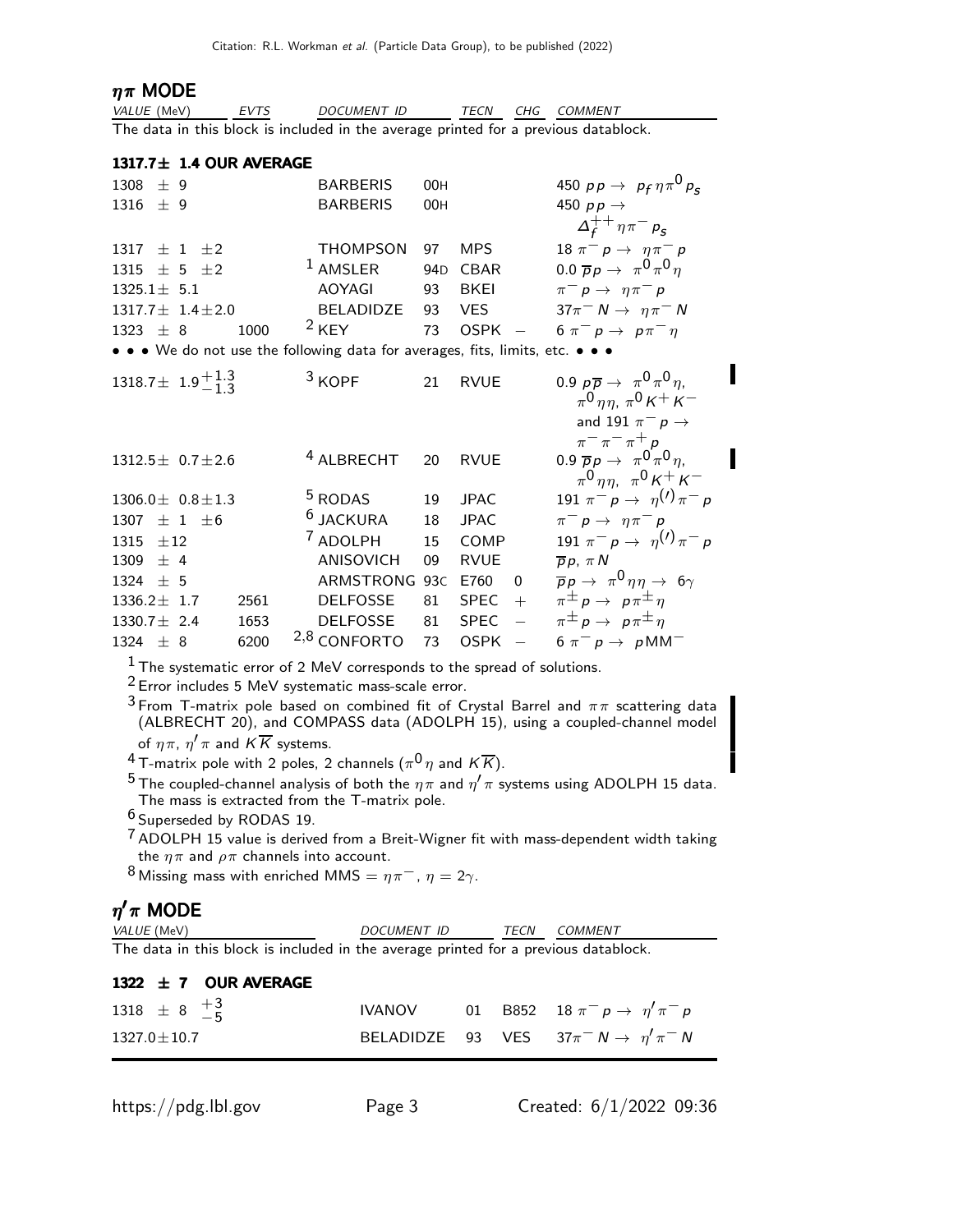## $a_2(1320)$  WIDTH

|                                         | $3\pi$ MODE                                                                                                                                                                                                                                                                                                 |                               |                        |  |                                                                               |                 |                 |                          |                                                                                                                            |
|-----------------------------------------|-------------------------------------------------------------------------------------------------------------------------------------------------------------------------------------------------------------------------------------------------------------------------------------------------------------|-------------------------------|------------------------|--|-------------------------------------------------------------------------------|-----------------|-----------------|--------------------------|----------------------------------------------------------------------------------------------------------------------------|
|                                         | VALUE (MeV)                                                                                                                                                                                                                                                                                                 |                               | EVTS                   |  | DOCUMENT ID                                                                   |                 | TECN            | CHG                      | <b>COMMENT</b>                                                                                                             |
| 105.0 $^{+}$ $^{1.7}_{1.9}$ OUR AVERAGE |                                                                                                                                                                                                                                                                                                             |                               |                        |  |                                                                               |                 |                 |                          |                                                                                                                            |
|                                         | $106.6^{+}_{-}$ $^{3.4}_{7.0}$                                                                                                                                                                                                                                                                              |                               | 46M                    |  | <sup>1</sup> AGHASYAN                                                         | 18 <sub>B</sub> | COMP            |                          | 190 $\pi^ p \rightarrow$<br>$\pi^ \pi^+$ $\pi^ p$                                                                          |
| 108                                     | $\pm$ 3 $\pm$ 15                                                                                                                                                                                                                                                                                            |                               |                        |  | <b>CHUNG</b>                                                                  | 02              | B852            |                          | 18.3 $\pi^-$ p $\rightarrow$<br>$\pi^{+}\pi^{-}\pi^{-}p$                                                                   |
| 120                                     | $\pm 10$                                                                                                                                                                                                                                                                                                    |                               |                        |  | <b>BARBERIS</b>                                                               | 98 <sub>B</sub> |                 |                          | 450 $pp \rightarrow$<br>$p_f \pi^+ \pi^- \pi^0 p_s$                                                                        |
| 105                                     | $\pm 10$ $\pm 11$                                                                                                                                                                                                                                                                                           |                               |                        |  | <b>ACCIARRI</b>                                                               | 97T             | L <sub>3</sub>  |                          |                                                                                                                            |
| 120                                     | $\pm 10$                                                                                                                                                                                                                                                                                                    |                               |                        |  | <b>ALBRECHT</b>                                                               | 97 <sub>B</sub> | ARG             |                          | $e^+e^- \rightarrow$<br>$e^+e^- \rightarrow$<br>$e^+e^- \rightarrow$<br>$e^+e^- \rightarrow$<br>$e^+e^- \pi^+ \pi^- \pi^0$ |
|                                         |                                                                                                                                                                                                                                                                                                             | $103.0 \pm 6.0 \pm 3.3$ 72.4k |                        |  | AMELIN                                                                        | 96              | <b>VES</b>      |                          | 36 $\pi^ p \rightarrow$<br>$\pi^{+}\pi^{-}\pi^{0}n$                                                                        |
| 120                                     | $\pm10$                                                                                                                                                                                                                                                                                                     |                               |                        |  | ARMSTRONG 90                                                                  |                 | OMEG 0          |                          | 300.0 $p \rightarrow$<br>$pp\pi^{+}\pi^{-}\pi^{0}$                                                                         |
|                                         | $107.0 \pm 9.7$                                                                                                                                                                                                                                                                                             |                               | 4022                   |  | <b>AUGUSTIN</b>                                                               | 89              | DM <sub>2</sub> | 士                        |                                                                                                                            |
|                                         | $118.5 \pm 12.5$                                                                                                                                                                                                                                                                                            |                               | 3562                   |  | <b>AUGUSTIN</b>                                                               | 89              | DM <sub>2</sub> | 0                        | $J/\psi \rightarrow \rho^{\pm} a_2^{\mp}$<br>$J/\psi \rightarrow \rho^0 a_2^0$                                             |
| 97                                      | ± 5                                                                                                                                                                                                                                                                                                         |                               |                        |  | <sup>2</sup> EVANGELIS                                                        | 81              | OMEG            | $\overline{\phantom{a}}$ | $12 \pi^- p \to 3 \pi p$                                                                                                   |
| 96                                      | ± 9                                                                                                                                                                                                                                                                                                         |                               | 25k                    |  | <sup>2</sup> DAUM                                                             | 80 <sub>C</sub> | SPEC            | $\equiv$                 | 63,94 $\pi^ p \to 3\pi p$                                                                                                  |
| 110                                     | $\pm 15$                                                                                                                                                                                                                                                                                                    |                               | 1097                   |  | <sup>2</sup> BALTAY                                                           | 78B             | HBC             | $+0$                     | 15 $\pi^+ p \rightarrow p 4\pi$                                                                                            |
| 112                                     | $\pm 18$                                                                                                                                                                                                                                                                                                    |                               | 1.6k                   |  | $2$ EMMS                                                                      | 75              | DBC             | 0                        | $4 \pi^+ n \to p(3\pi)^0$                                                                                                  |
| 122                                     | ±14                                                                                                                                                                                                                                                                                                         |                               | 1.2k                   |  | 2,3 WAGNER                                                                    | 75              | <b>HBC</b>      | 0                        | 7 $\pi^+ p \rightarrow$<br>$\Delta^{++} (3\pi)^0$                                                                          |
| 115                                     | ±15                                                                                                                                                                                                                                                                                                         |                               |                        |  | <sup>2</sup> ANTIPOV                                                          | 73 <sub>C</sub> | <b>CNTR</b>     |                          | 25,40 $\pi^ p \to$                                                                                                         |
| 99                                      | ±15                                                                                                                                                                                                                                                                                                         |                               | 1580                   |  | CHALOUPKA 73                                                                  |                 | <b>HBC</b>      |                          | $p\eta\pi^-$<br>3.9 $\pi^ p$                                                                                               |
| 105                                     | ± 5                                                                                                                                                                                                                                                                                                         |                               | 28k                    |  | <b>BOWEN</b>                                                                  | 71              | <b>MMS</b>      | $\frac{1}{2}$            | $5 \pi^- p$                                                                                                                |
| 99                                      | ± 5                                                                                                                                                                                                                                                                                                         |                               | 24k                    |  | <b>BOWEN</b>                                                                  | 71              | <b>MMS</b>      | $+$                      | $5 \pi^+ p$                                                                                                                |
| 103                                     | ± 5                                                                                                                                                                                                                                                                                                         |                               | 17k                    |  | <b>BOWEN</b>                                                                  | 71              | <b>MMS</b>      |                          | $7 \pi^- p$                                                                                                                |
|                                         |                                                                                                                                                                                                                                                                                                             |                               |                        |  | • • • We do not use the following data for averages, fits, limits, etc. • • • |                 |                 |                          |                                                                                                                            |
|                                         | 110 $\pm$ 2 $\frac{+2}{-15}$                                                                                                                                                                                                                                                                                |                               | 420k                   |  | <sup>4</sup> ALEKSEEV                                                         | 10              | COMP            |                          | 190 $\pi^ Pb \rightarrow$<br>$\pi^-\pi^-\pi^+$ Pb'                                                                         |
|                                         |                                                                                                                                                                                                                                                                                                             |                               | $117 \pm 6 \pm 20$ 18k |  | 5 SCHEGELSKY 06 RVUE 0                                                        |                 |                 |                          | $\gamma \gamma \rightarrow \pi^+ \pi^- \pi^0$                                                                              |
| 120                                     | ±40                                                                                                                                                                                                                                                                                                         |                               |                        |  | CONDO                                                                         | 93              | <b>SHF</b>      |                          | $\gamma p \rightarrow n \pi^+ \pi^+ \pi^-$                                                                                 |
| 115                                     | $\pm 14$                                                                                                                                                                                                                                                                                                    |                               | 490                    |  | <b>BALTAY</b>                                                                 | 78 <sub>B</sub> | <b>HBC</b>      | $\overline{0}$           | 15 $\pi^+ p \rightarrow \Delta 3\pi$                                                                                       |
| 72                                      | $\pm 16$                                                                                                                                                                                                                                                                                                    |                               | 5k                     |  | <b>BINNIE</b>                                                                 | 71              | <b>MMS</b>      |                          | $\pi^-$ p near $a_2$ thresh-<br>old                                                                                        |
| 79                                      | $\pm 12$                                                                                                                                                                                                                                                                                                    |                               | 941                    |  | ALSTON-                                                                       | 70              | <b>HBC</b>      | $+$                      | $7.0 \pi^+ p \to 3 \pi p$                                                                                                  |
|                                         | $1$ Statistical error negligible.<br><sup>2</sup> From a fit to $J^P = 2^+$ $\rho \pi$ partial wave.<br><sup>3</sup> Width errors enlarged by us to 4 $\Gamma/\sqrt{N}$ ; see the note with the K*(892) mass.<br><sup>4</sup> Superseded by AGHASYAN 2018B.<br>$5$ From analysis of L3 data at 183–209 GeV. |                               |                        |  |                                                                               |                 |                 |                          |                                                                                                                            |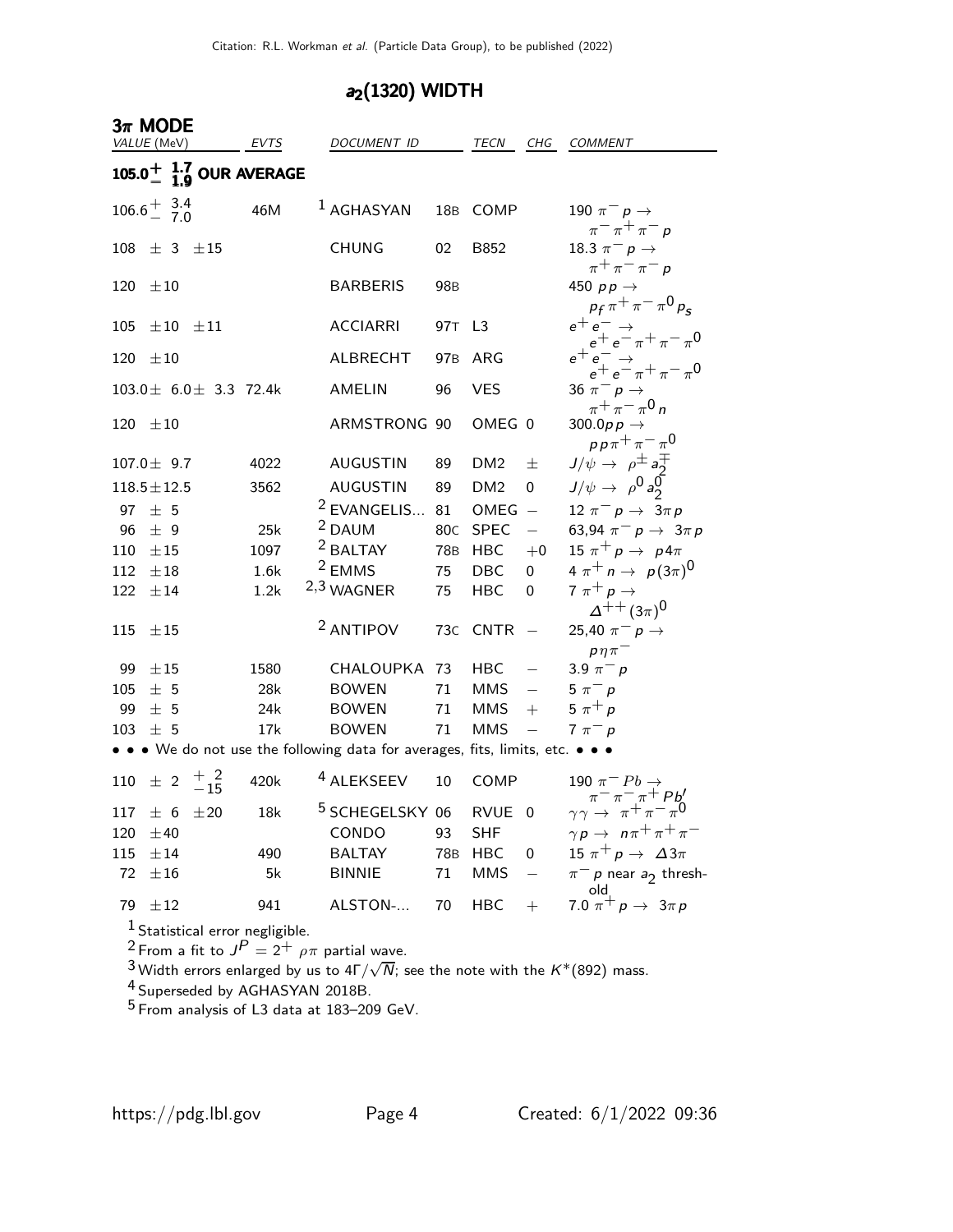# $K \overline{K}$  AND  $\eta \pi$  MODES VALUE (MeV)

DOCUMENT ID

#### 107 ±5 OUR ESTIMATE

110.4 $\pm$ 1.7 OUR AVERAGE Includes data from the 2 datablocks that follow this one.

## $K\overline{K}$  MODE<br>*VALUE* (MeV)

EVTS DOCUMENT ID TECN CHG COMMENT The data in this block is included in the average printed for a previous datablock.

#### $109.8\pm 2.4$  OUR AVERAGE

| 112 $\pm 20$                                                                  | 4700  | $1,2$ CLELAND         |    | 82B SPEC +  |  | 50 $\pi^{+} p \to K_{S}^{0} K^{+} p$ |  |  |
|-------------------------------------------------------------------------------|-------|-----------------------|----|-------------|--|--------------------------------------|--|--|
| 120 $\pm 25$                                                                  | 5200  | $1,2$ CLELAND         |    | 82B SPEC -  |  | 50 $\pi^- p \to K_S^0 K^- p$         |  |  |
| $106 \pm 4$                                                                   | 4000  | CHABAUD               | 80 | $SPEC -$    |  | 17 $\pi^- A \to K_S^0 K^- A$         |  |  |
| 126 $\pm 11$                                                                  | 11000 | CHABAUD               |    | 78 SPEC -   |  | 9.8 $\pi^- p \to K^- K^0_S p$        |  |  |
| $101 \pm 8$                                                                   | 4730  | CHABAUD               |    | 78 SPEC -   |  | 18.8 $\pi^- p \to K^- K^0_S p$       |  |  |
| 113 $\pm$ 4                                                                   |       | $1,3$ MARTIN          |    | 78D SPEC -  |  | 10 $\pi^- p \to K_S^0 K^- p$         |  |  |
| $105 \pm 8$                                                                   | 2724  | <sup>3</sup> MARGULIE |    | 76 SPEC -   |  | 23 $\pi^- p \to K^- K^0_S p$         |  |  |
| 113 $\pm 19$                                                                  | 730   | <b>FOLEY</b>          |    | 72 $CNTR -$ |  | 20.3 $\pi^- p \to K^- K^0_S p$       |  |  |
| 123 $\pm$ 13                                                                  | 1500  | <sup>3</sup> GRAYER   | 71 | $ASPK -$    |  | 17.2 $\pi^- p \to K^- K^0_S p$       |  |  |
| • • • We do not use the following data for averages, fits, limits, etc. • • • |       |                       |    |             |  |                                      |  |  |

| 120 $\pm 15$ | 870 $4$ SCHEGELSKY 06A RVUE 0 $\gamma\gamma\rightarrow K_S^0K_S^0$ |  |                                                                                  |
|--------------|--------------------------------------------------------------------|--|----------------------------------------------------------------------------------|
| $121 \pm 51$ |                                                                    |  | 1000 <sup>1,2</sup> CLELAND 82B SPEC + 30 $\pi^{+}p \rightarrow K^{0}_{S}K^{+}p$ |
| $110 \pm 18$ |                                                                    |  | 350 HYAMS 78 ASPK + 12.7 $\pi^+ p \to K^+ K^0_S p$                               |

 $^1$  From a fit to  $J^P=2^+$  partial wave.

2 Number of events evaluated by us.

 $^3$ Width errors enlarged by us to 4Γ/ $\sqrt{N}$ ; see the note with the  $K^*(892)$  mass.

4 From analysis of L3 data at 91 and 183–209 GeV.

## $\eta \pi$  MODE<br>*VALUE* (MeV)

EVTS DOCUMENT ID TECN CHG COMMENT The data in this block is included in the average printed for a previous datablock.

#### $111.1\pm 2.4$  OUR AVERAGE

| 115 $\pm 20$                                                                  |      | <b>BARBERIS</b>  | 00H |            | 450 $pp \to p_f \eta \pi^0 p_s$                   |
|-------------------------------------------------------------------------------|------|------------------|-----|------------|---------------------------------------------------|
| 112 $\pm 14$                                                                  |      | <b>BARBERIS</b>  | 00H |            | 450 $pp \rightarrow$                              |
|                                                                               |      |                  |     |            | $\Delta_{f}^{++}\eta\pi^{-}\rho_{S}$              |
| 112 $\pm$ 3 $\pm$ 2                                                           |      | $1$ AMSLER       |     | 94D CBAR   | $0.0 \overline{p} p \rightarrow \pi^0 \pi^0 \eta$ |
| $103 \pm 6 \pm 3$                                                             |      | <b>BELADIDZE</b> | 93  | <b>VES</b> | $37\pi^- N \rightarrow \eta \pi^- N$              |
| $112.2 \pm 5.7$                                                               | 2561 | <b>DELFOSSE</b>  | 81  |            | SPEC + $\pi^{\pm} p \rightarrow p \pi^{\pm} \eta$ |
| 116.6 $\pm$ 7.7                                                               | 1653 | <b>DELFOSSE</b>  |     |            | 81 SPEC $-\pi^{\pm}p \rightarrow p\pi^{\pm}\eta$  |
| $108 \pm 9$                                                                   | 1000 | <b>KEY</b>       | 73  | $OSPK -$   | $6 \pi^- p \to p \pi^- \eta$                      |
| • • • We do not use the following data for averages, fits, limits, etc. • • • |      |                  |     |            |                                                   |



I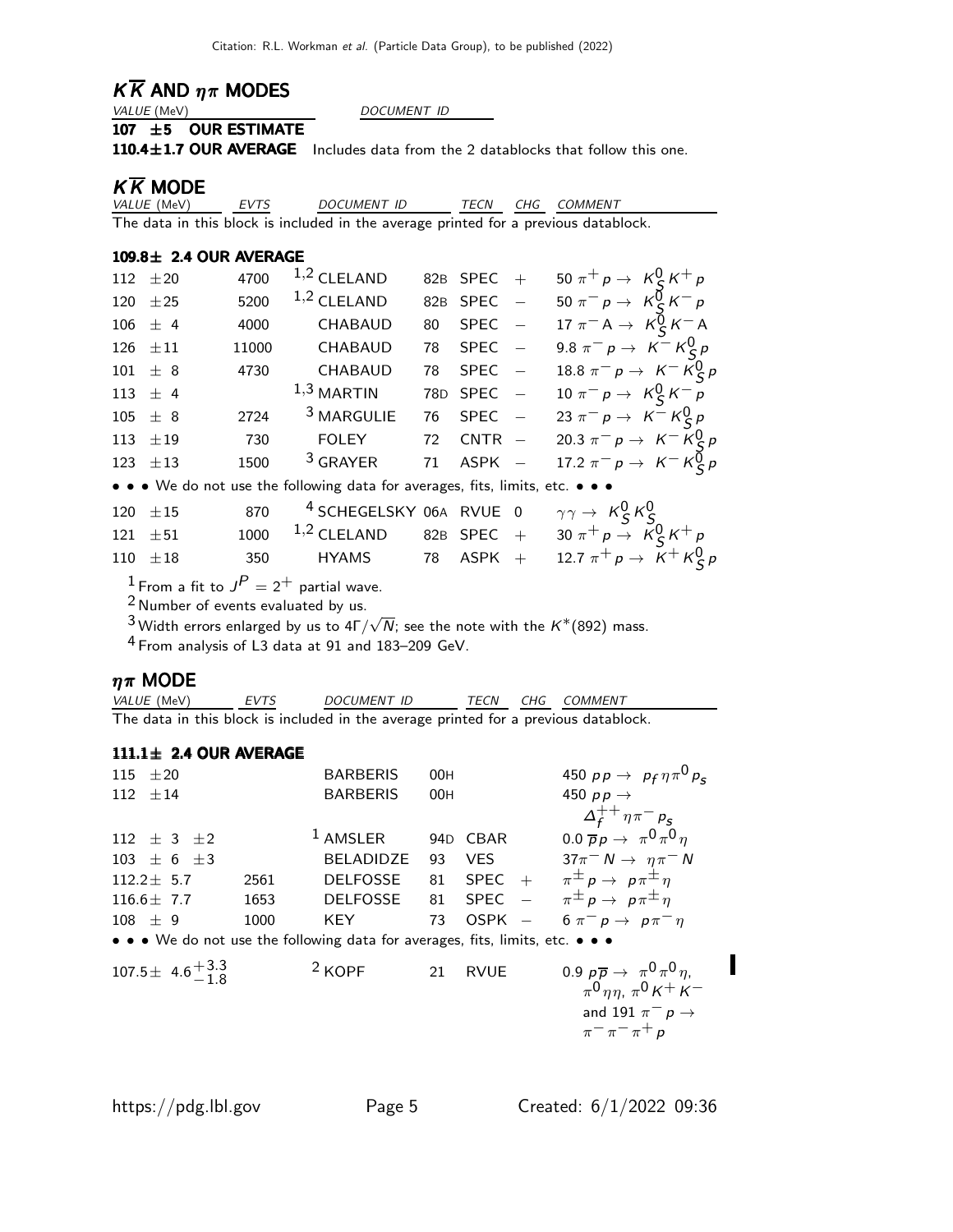| $106.9 \pm 1.2 \pm 3.7$ |      | 3 ALBRECHT 20 RVUE       |    |             |                         | $0.9 \overline{p}p \rightarrow \pi^0 \pi^0 \eta$<br>$\pi^0$ $\eta \eta$ , $\pi^0$ $K^+$ $K^-$ |
|-------------------------|------|--------------------------|----|-------------|-------------------------|-----------------------------------------------------------------------------------------------|
| $114.4 \pm 1.6 \pm 0.0$ |      | <sup>4</sup> RODAS       | 19 | <b>JPAC</b> |                         | 191 $\pi^-$ p $\rightarrow$<br>$\eta^{(1)} \pi^{-} p$                                         |
| 112 $\pm$ 1 $\pm$ 8     |      | <sup>5</sup> JACKURA     | 18 | <b>JPAC</b> |                         | $\pi^- p \rightarrow \eta \pi^- p$                                                            |
| 119 $\pm 14$            |      | $6$ ADOLPH               | 15 | COMP        |                         | 191 $\pi^ p \rightarrow$                                                                      |
|                         |      |                          |    |             |                         | $\eta^{(1)} \pi^{-} p$                                                                        |
| $110 \pm 4$             |      | ANISOVICH                | 09 | <b>RVUE</b> |                         | $\overline{p}p, \pi N$                                                                        |
| 127 $\pm$ 2 $\pm$ 2     |      | <sup>7</sup> THOMPSON 97 |    | <b>MPS</b>  |                         | 18 $\pi^- p \to \eta \pi^- p$                                                                 |
| $118 \pm 10$            |      | ARMSTRONG 93C E760       |    |             | $\overline{\mathbf{0}}$ | $\overline{p}p \rightarrow \pi^0 \eta \eta \rightarrow 6\gamma$                               |
| $104 \pm 9$             | 6200 | <sup>8</sup> CONFORTO    | 73 | <b>OSPK</b> |                         | $6 \pi^- p \rightarrow p M M^-$                                                               |
|                         |      |                          |    |             |                         |                                                                                               |

1 The systematic error of 2 MeV corresponds to the spread of solutions.

 $^2$  From T-matrix pole based on combined fit of Crystal Barrel and  $\pi\pi$  scattering data (ALBRECHT 20), and COMPASS data (ADOLPH 15), using a coupled-channel model of  $\eta \pi$ ,  $\eta' \pi$  and  $K \overline{K}$  systems.

 $^3$ T-matrix pole with 2 poles, 2 channels ( $\pi^0\eta$  and  $K\overline{K}$ ).

 $^4$ The coupled-channel analysis of both the  $\eta\pi$  and  $\eta^\prime\pi$  systems using ADOLPH 15 data. The width is extracted from the T-matrix pole.

5 Superseded by RODAS 19.

6 ADOLPH 15 value is derived from a Breit-Wigner fit with mass-dependent width taking the  $\eta \pi$  and  $\rho \pi$  channels into account.

 $\frac{7}{6}$ Resolution is not unfolded.

8 Missing mass with enriched MMS =  $\eta \pi^-$ ,  $\eta = 2\gamma$ .

#### $η^{\prime}π$  MODE

| COMMENT                                               |
|-------------------------------------------------------|
|                                                       |
| 01 B852 18 $\pi^- p \to \eta' \pi^- p$                |
| BELADIDZE 93 VES $37\pi^- N \rightarrow \eta'\pi^- N$ |
|                                                       |

|                                                   | Mode                                              | Fraction $(\Gamma_i/\Gamma)$                                                                                              | Scale factor/<br>Confidence level |
|---------------------------------------------------|---------------------------------------------------|---------------------------------------------------------------------------------------------------------------------------|-----------------------------------|
| $\Gamma_1$<br>$\Gamma_2$<br>$\Gamma_3$            | $3\pi$<br>$\rho(770)\pi$<br>$f_2(1270)\pi$        | $(70.1 \pm 2.7)$ %                                                                                                        | $S = 1.2$                         |
| $\Gamma_4$<br>$\Gamma_5$<br>$\Gamma_6$            | $\rho(1450)\pi$<br>$\eta \pi$<br>$\omega \pi \pi$ | $(14.5 \pm 1.2) \%$<br>$(10.6 \pm 3.2) \%$                                                                                | $S = 1.3$                         |
| $\Gamma_7$<br>$\Gamma_8$<br>$\Gamma$ <sub>9</sub> | KK<br>$\eta'(958)\pi$<br>$\pi^{\pm}$              | $(4.9 \pm 0.8)$ %<br>$(5.5 \pm 0.9) \times 10^{-3}$<br>$(2.91 \pm 0.27) \times 10^{-3}$<br>$(9.4 \pm 0.7) \times 10^{-6}$ |                                   |
| $\Gamma_{10}$<br>$\Gamma_{11}$                    | $\gamma\gamma$<br>$e^+e^-$                        | $\times$ 10 $^{-9}$<br>< 5                                                                                                | $CL = 90\%$                       |

#### a<sub>2</sub>(1320) DECAY MODES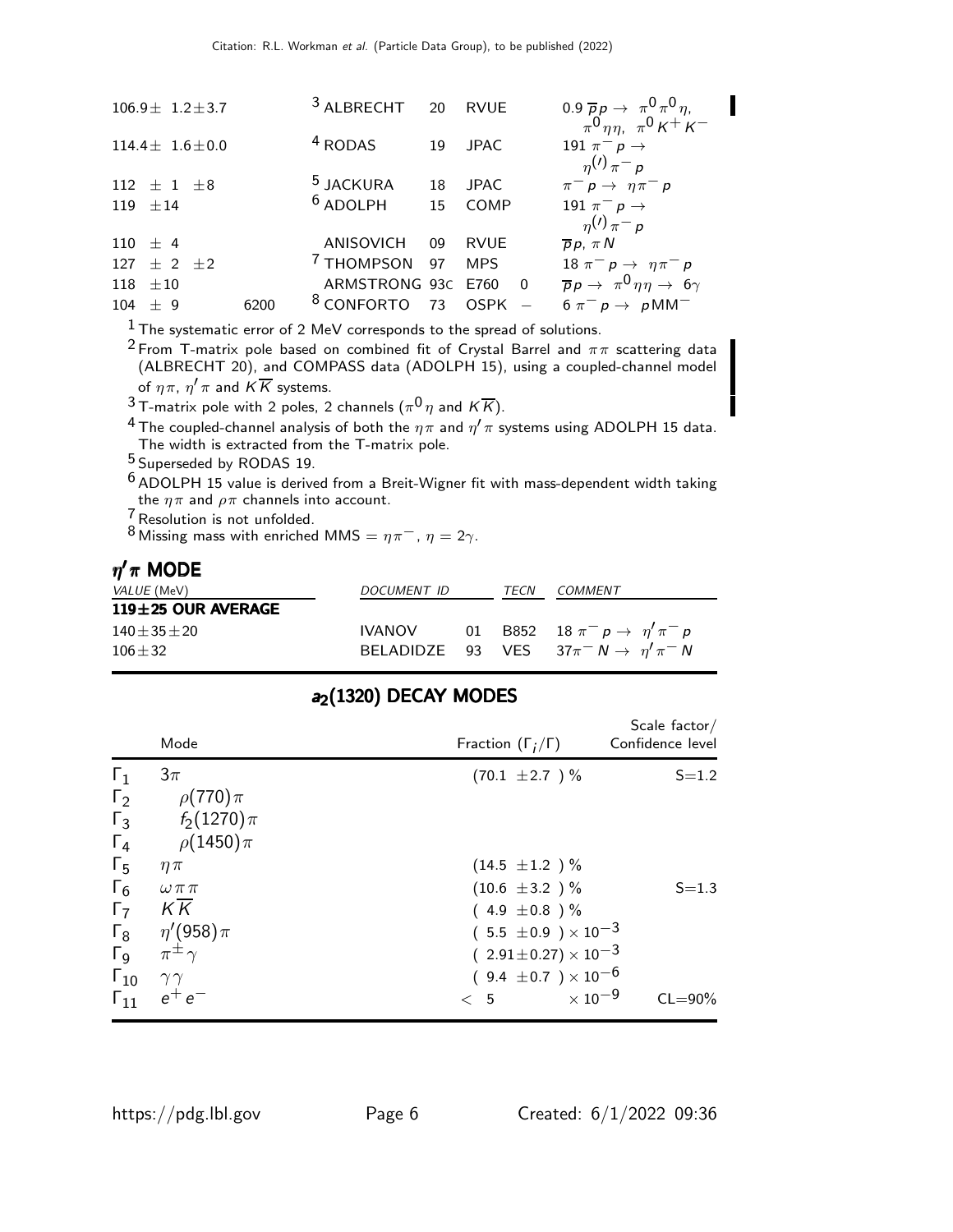#### CONSTRAINED FIT INFORMATION

An overall fit to 5 branching ratios uses 18 measurements and one constraint to determine 4 parameters. The overall fit has a  $\chi^2 =$ 9.3 for 15 degrees of freedom.

The following off-diagonal array elements are the correlation coefficients  $\left<\delta x_i\delta x_j\right>$ / $(\delta x_i\cdot\delta x_j)$ , in percent, from the fit to the branching fractions,  $x_i$   $\;\equiv$  $\Gamma_i/\Gamma_{\rm total}$ . The fit constrains the  $x_i$  whose labels appear in this array to sum to one.

| $x_{5}$ | 10    |         |                |
|---------|-------|---------|----------------|
| $x_6$   | 89    | 46      |                |
| $x_7$   |       | $-2$    | 24             |
|         | $x_1$ | $x_{5}$ | <sup>X</sup> 6 |

l.

#### a<sub>2</sub>(1320) PARTIAL WIDTHS

| $\Gamma(\eta\pi)$                                                                                                                            |             |                    |                              |             |             |                        |                                                                            | Г5 |
|----------------------------------------------------------------------------------------------------------------------------------------------|-------------|--------------------|------------------------------|-------------|-------------|------------------------|----------------------------------------------------------------------------|----|
| VALUE (MeV)                                                                                                                                  | EVTS        | DOCUMENT ID        |                              |             |             |                        | TECN CHG COMMENT                                                           |    |
| • • • We do not use the following data for averages, fits, limits, etc. • • •                                                                |             |                    |                              |             |             |                        |                                                                            |    |
| $18.5 \pm 3.0$                                                                                                                               | 870         |                    |                              |             |             |                        | <sup>1</sup> SCHEGELSKY 06A RVUE 0 $\gamma \gamma \rightarrow K_S^0 K_S^0$ |    |
| $^{-1}$ From analysis of L3 data at 91 and 183–209 GeV, using $\Gamma(a_{2}(1320)\rightarrow\gamma\gamma)=$ 0.91 keV<br>and SU(3) relations. |             |                    |                              |             |             |                        |                                                                            |    |
| $\Gamma(KK)$                                                                                                                                 |             |                    |                              |             |             |                        |                                                                            | Г7 |
| VALUE (MeV)                                                                                                                                  | <b>EVTS</b> | <b>DOCUMENT ID</b> |                              |             | <b>TECN</b> | CHG                    | <b>COMMENT</b>                                                             |    |
| • • • We do not use the following data for averages, fits, limits, etc. • • •                                                                |             |                    |                              |             |             |                        |                                                                            |    |
| $7.0^{+2.0}_{-1.5}$                                                                                                                          | 870         |                    |                              |             |             |                        | $^{-1}$ SCHEGELSKY 06A RVUE 0 $\gamma\gamma\rightarrow~K_S^0\,K_S^0$       |    |
| $^1$ From analysis of L3 data at 91 and 183–209 GeV, using $\Gamma(a_2(1320)\rightarrow\ \gamma\gamma)=$ 0.91 keV<br>and $SU(3)$ relations.  |             |                    |                              |             |             |                        |                                                                            |    |
| $\Gamma(\pi^{\pm}\gamma)$                                                                                                                    |             |                    |                              |             |             |                        |                                                                            | Γg |
| VALUE (keV)<br>EVTS                                                                                                                          |             | DOCUMENT ID        |                              | TECN        |             | CHG COMMENT            |                                                                            |    |
| 311± 25 OUR AVERAGE                                                                                                                          |             |                    |                              |             |             |                        |                                                                            |    |
| $6 \pm 42$<br>358 <sub>±</sub>                                                                                                               |             | $1$ ADOLPH         |                              |             |             |                        | 14 COMP - $190 \pi^{-}Pb \rightarrow \pi^{+} \pi^{-} \pi^{-}Pb'$           |    |
| 7.1k<br>$284 \pm 25 \pm 25$                                                                                                                  |             | MOLCHANOV 01       |                              | <b>SELX</b> |             |                        | 600 $\pi^- A \to \pi^+ \pi^- \pi^- A$                                      |    |
| $295 \pm 60$                                                                                                                                 |             | <b>CIHANGIR</b>    | 82                           |             |             | SPEC + 200 $\pi^{+}$ A |                                                                            |    |
| • • • We do not use the following data for averages, fits, limits, etc. • • •                                                                |             |                    |                              |             |             |                        |                                                                            |    |
| $461 \pm 110$                                                                                                                                | $2$ MAY     |                    | 77 SPEC $\pm$ 9.7 $\gamma$ A |             |             |                        |                                                                            |    |
| <sup>1</sup> Primakoff reaction using $a_2(1320) \rightarrow 3\pi$ branching ratio of 70.1%.                                                 |             |                    |                              |             |             |                        |                                                                            |    |

2 Assuming one-pion exchange.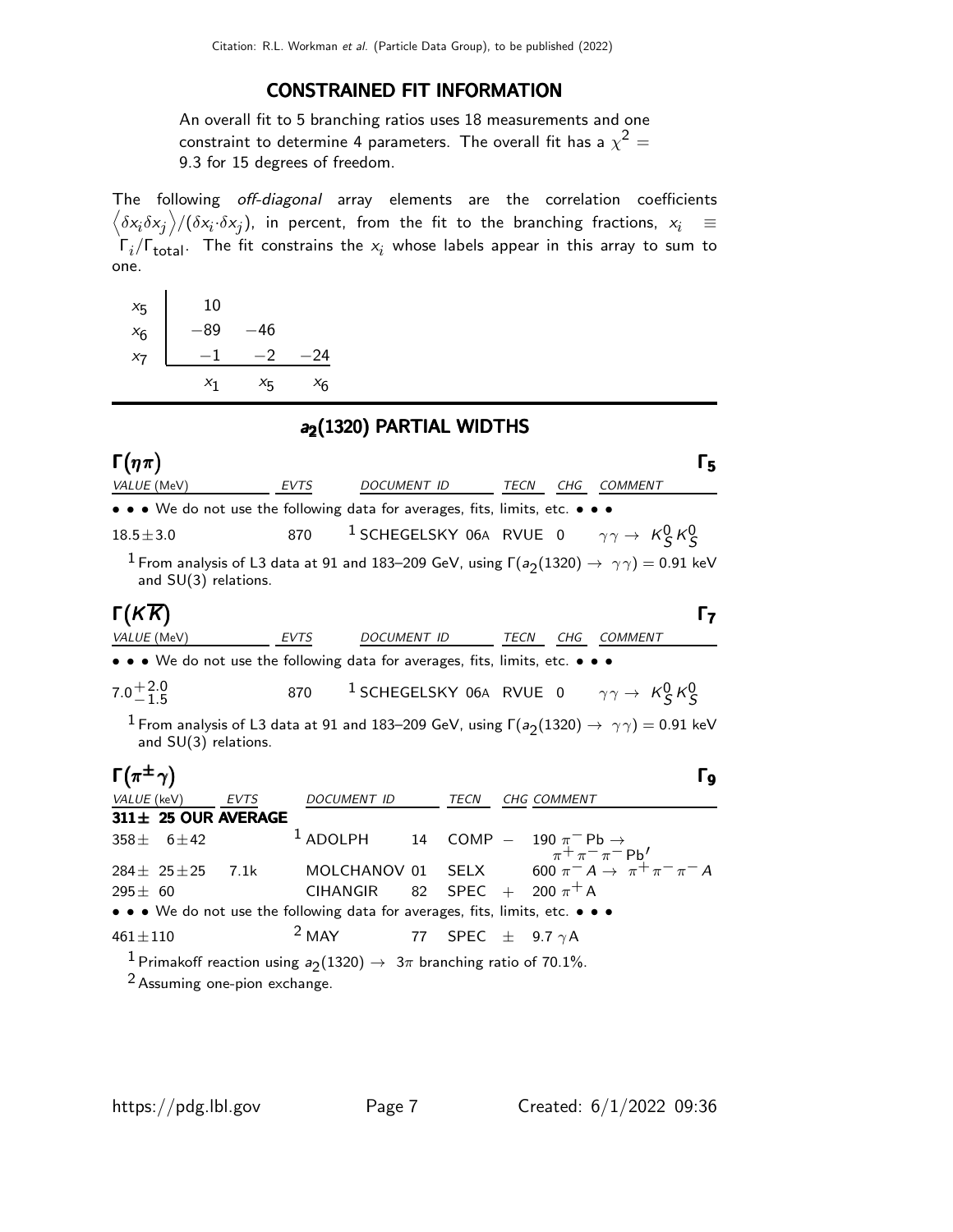| $\Gamma(\gamma\gamma)$                                                        |        |                                                                    |                 |                  |             | $\mathsf{r}_{\mathbf{10}}$                                           |
|-------------------------------------------------------------------------------|--------|--------------------------------------------------------------------|-----------------|------------------|-------------|----------------------------------------------------------------------|
| VALUE (keV)                                                                   | EVTS   | DOCUMENT ID                                                        |                 | TECN             | CHG         | <b>COMMENT</b>                                                       |
| $1.00 \pm 0.06$ OUR AVERAGE                                                   |        |                                                                    |                 |                  |             |                                                                      |
| $0.98 \pm 0.05 \pm 0.09$                                                      |        | <b>ACCIARRI</b>                                                    | 97T L3          |                  |             | $e^+e^- \rightarrow$<br>$e^+e^- \pi^+ \pi^- \pi^0$                   |
| $0.96 \pm 0.03 \pm 0.13$                                                      |        | <b>ALBRECHT</b>                                                    | 97 <sub>B</sub> | ARG              |             | $e^+e^-$<br>$e^+e^-\pi^+\pi^-\pi^0$                                  |
| $1.26 \pm 0.26 \pm 0.18$                                                      | 36     | <b>BARU</b>                                                        | 90              | MD1              |             | $e^+e^ \rightarrow$ $e^+e^-\pi^+\pi^-\pi^0$                          |
| $1.00 \pm 0.07 \pm 0.15$                                                      | 415    | <b>BEHREND</b>                                                     | 90 <sub>C</sub> | <b>CELL</b>      | $\Omega$    | $e^+e^ \rightarrow$<br>$e^+e^ \rightarrow$ $\pi$ + $\pi$ - $\pi$ 0   |
| $1.03 \pm 0.13 \pm 0.21$                                                      |        | <b>BUTLER</b>                                                      | 90              | MRK <sub>2</sub> |             | $e^+e^- \rightarrow$                                                 |
| $1.01 \pm 0.14 \pm 0.22$                                                      | 85     | <b>OEST</b>                                                        | 90              | JADE             |             | $e^+e^-\rightarrow e^+\pi^-\pi^0$<br>$e^+e^-\rightarrow e^+e^-\pi^0$ |
| $0.90 \pm 0.27 \pm 0.15$                                                      | 56     | $1$ ALTHOFF                                                        | 86              | <b>TASS</b>      | $\Omega$    | $e^+e^- \rightarrow e^+e^-3\pi$                                      |
| $1.14 \pm 0.20 \pm 0.26$                                                      |        | <sup>2</sup> ANTREASYAN 86                                         |                 | <b>CBAL</b>      | $\Omega$    | $e^+e^- \rightarrow e^+e^- \pi^0 \eta$                               |
| $1.06 \pm 0.18 \pm 0.19$                                                      |        | <b>BERGER</b>                                                      | 84C             | PLUT             | $\Omega$    | $e^+e^- \rightarrow e^+e^-3\pi$                                      |
| • • • We do not use the following data for averages, fits, limits, etc. • • • |        |                                                                    |                 |                  |             |                                                                      |
| $0.81 \pm 0.19 \begin{array}{c} +0.42 \\ -0.11 \end{array}$                   | 35     | $1$ BEHREND                                                        |                 | 82C CELL         | $\mathbf 0$ | $e^+e^- \rightarrow e^+e^-3\pi$                                      |
| $0.77 \pm 0.18 \pm 0.27$                                                      | 22     | <sup>2</sup> EDWARDS                                               | 82F             | CBAL             | $\Omega$    | $e^+e^- \rightarrow e^+e^- \pi^0 \eta$                               |
| $^1$ From $\rho\pi$ decay mode.<br><sup>2</sup> From $\eta \pi^0$ decay mode. |        |                                                                    |                 |                  |             |                                                                      |
| $\Gamma(e^+e^-)$                                                              |        |                                                                    |                 |                  |             | $\mathsf{r}_{\mathbf{11}}$                                           |
| VALUE (eV)                                                                    | $CL\%$ | DOCUMENT ID                                                        |                 |                  | <b>TECN</b> | COMMENT                                                              |
| < 0.56                                                                        | 90     | <b>ACHASOV</b>                                                     |                 | 00K              | SND         | $e^+e^- \rightarrow \pi^0 \pi^0$                                     |
| • • • We do not use the following data for averages, fits, limits, etc. • • • |        |                                                                    |                 |                  |             |                                                                      |
| $<$ 25                                                                        | 90     | <b>VOROBYEV</b>                                                    |                 | 88               |             | ND $e^+e^- \rightarrow \pi^0 \eta$                                   |
|                                                                               |        | $a_2(1320) \Gamma(i) \Gamma(\gamma \gamma) / \Gamma(\text{total})$ |                 |                  |             |                                                                      |
|                                                                               |        |                                                                    |                 |                  |             |                                                                      |
| $\Gamma(3\pi) \times \Gamma(\gamma\gamma)/\Gamma_{\rm total}$                 |        |                                                                    |                 |                  |             | $\Gamma_1\Gamma_{10}/\Gamma$                                         |

| $\sqrt{2}$ $\sqrt{11}$ $\sqrt{2}$ |      |                                                                                   |      |                |
|-----------------------------------|------|-----------------------------------------------------------------------------------|------|----------------|
| <i>VALUE</i> (keV)                | EVTS | DOCUMENT ID                                                                       | TECN | <i>COMMENT</i> |
|                                   |      | • • • We do not use the following data for averages, fits, limits, etc. • • •     |      |                |
| $0.65 \pm 0.02 \pm 0.02$          |      | 18k <sup>1</sup> SCHEGELSKY 06 RVUE $\gamma \gamma \rightarrow \pi^+ \pi^- \pi^0$ |      |                |
|                                   |      | $1$ From analysis of L3 data at 183-209 GeV.                                      |      |                |

#### $\Gamma(\eta \pi) \times \Gamma(\gamma \gamma) / \Gamma_{\text{total}}$  Γ<sub>5</sub>Γ<sub>10</sub>/Γ  $\Gamma_5\Gamma_{10}/\Gamma$ VALUE (keV) DOCUMENT ID TECN COMMENT • • • We do not use the following data for averages, fits, limits, etc. • • • •  $0.145 + 0.097$ <br> $- 0.034$ 1 UEHARA 09A BELL  $e^+e^- \rightarrow e^+e^-\eta\pi^0$  $^1$  From the  $D_2$ -wave. The fraction of the  $D_0$ -wave is 3.4 $^{\rm +2.3}_{\rm -1.1}$  $-1.1\%$

| $\Gamma(K\overline{K}) \times \Gamma(\gamma\gamma)/\Gamma_{\text{total}}$ |                                                                   |      |         | $\Gamma_7\Gamma_{10}/\Gamma$ |
|---------------------------------------------------------------------------|-------------------------------------------------------------------|------|---------|------------------------------|
| <i>VALUE</i> (keV)                                                        | DOCUMENT ID                                                       | TECN | COMMENT |                              |
| $0.126 \pm 0.007 \pm 0.028$                                               | <sup>1</sup> ALBRECHT 90G ARG $e^+e^- \rightarrow e^+e^- K^+ K^-$ |      |         |                              |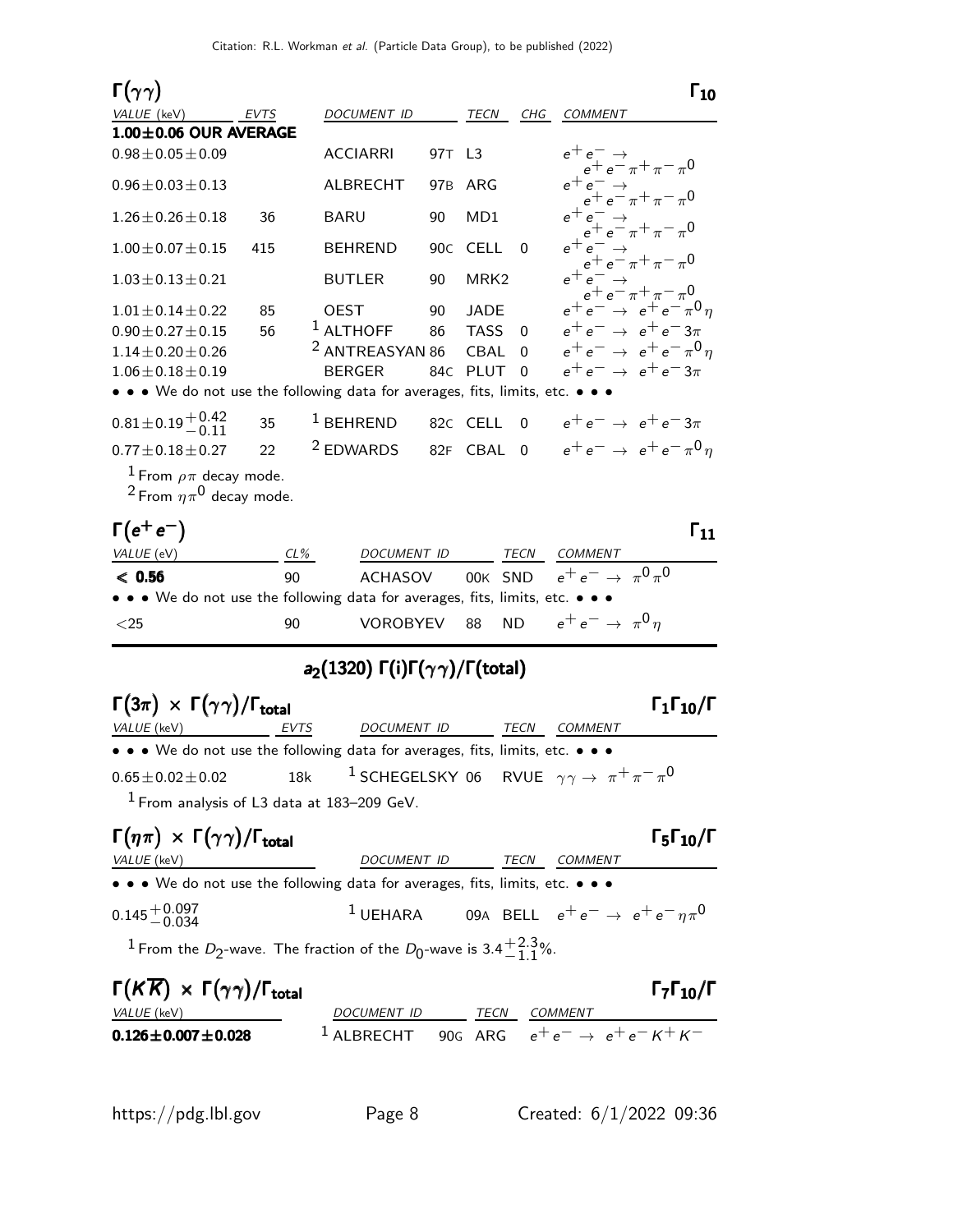### • • • We do not use the following data for averages, fits, limits, etc. • • • •  $\frac{1}{2}$  ALBRECHT 90G ARG  $e^+e^- \rightarrow e^+e^- K^+ K^ 0.081 \pm 0.006 \pm 0.027$  2 ALBRECHT 90G ARG

 $^1$ Using an incoherent background.

 $2$  Using a coherent background.

|                                                                                                                                                                                         | a <sub>2</sub> (1320) BRANCHING RATIOS |                                                                               |  |  |  |  |  |  |
|-----------------------------------------------------------------------------------------------------------------------------------------------------------------------------------------|----------------------------------------|-------------------------------------------------------------------------------|--|--|--|--|--|--|
| $\left[\Gamma(f_2(1270)\pi)+\Gamma(\rho(1450)\pi)\right]/\Gamma(\rho(770)\pi)$<br>$(\Gamma_3+\Gamma_4)/\Gamma_2$<br>VALUE<br>CHG<br>CL%<br><b>DOCUMENT ID</b><br>TECN<br><b>COMMENT</b> |                                        |                                                                               |  |  |  |  |  |  |
| < 0.12                                                                                                                                                                                  | 90                                     | ABRAMOVI 70B HBC<br>3.93 $\pi^- p$                                            |  |  |  |  |  |  |
| $\Gamma(\rho(770)\pi)/\Gamma(f_2(1270)\pi)$<br><i>VALUE</i>                                                                                                                             | EVTS                                   | $\Gamma_2/\Gamma_3$<br>DOCUMENT ID<br>TECN<br><b>COMMENT</b>                  |  |  |  |  |  |  |
| $16.5^{+1.2}_{-2.4}$                                                                                                                                                                    | 46M                                    | 18B COMP 190 $\pi^- p \to \pi^- \pi^+ \pi^- p$<br>$^1$ AGHASYAN               |  |  |  |  |  |  |
| <sup>1</sup> Statistical error negligible.                                                                                                                                              |                                        |                                                                               |  |  |  |  |  |  |
| $\Gamma(\eta\pi)/\Gamma(3\pi)$                                                                                                                                                          |                                        | $\Gamma_5/\Gamma_1$                                                           |  |  |  |  |  |  |
| <b>VALUE</b>                                                                                                                                                                            | EVTS                                   | <b>DOCUMENT ID</b><br>TECN<br>CHG<br><b>COMMENT</b>                           |  |  |  |  |  |  |
| $0.207 \pm 0.018$ OUR FIT<br>$0.213 \pm 0.020$ OUR AVERAGE                                                                                                                              |                                        |                                                                               |  |  |  |  |  |  |
| $0.18 \pm 0.05$                                                                                                                                                                         |                                        | <b>FORINO</b><br>76<br><b>HBC</b><br>11 $\pi^-$ p                             |  |  |  |  |  |  |
| $0.22 \pm 0.05$                                                                                                                                                                         | 52                                     | <b>CNTR</b><br>ANTIPOV<br>73<br>40 $\pi^{-} p$                                |  |  |  |  |  |  |
| $0.211 \pm 0.044$                                                                                                                                                                       | 149                                    | CHALOUPKA 73<br><b>HBC</b><br>3.9 $\pi^- p$<br>$\overline{\phantom{0}}$       |  |  |  |  |  |  |
| $0.246 \pm 0.042$                                                                                                                                                                       | 167                                    | 7.0 $\pi^{+} p$<br>ALSTON-<br>HBC.<br>71<br>$+$                               |  |  |  |  |  |  |
| $0.25 \pm 0.09$                                                                                                                                                                         | 15                                     | 5.0 $\pi^{+} p$<br><b>BOECKMANN 70</b><br>HBC.<br>$+$                         |  |  |  |  |  |  |
| $0.23 \pm 0.08$                                                                                                                                                                         | 22                                     | <b>ASCOLI</b><br><b>HBC</b><br>$\overline{\phantom{0}}$<br>68<br>$5 \pi^- p$  |  |  |  |  |  |  |
| $0.12 \pm 0.08$                                                                                                                                                                         |                                        | $\equiv$<br><b>CHUNG</b><br>3.2 $\pi^{-} p$<br>68<br><b>HBC</b>               |  |  |  |  |  |  |
| $0.22 \pm 0.09$                                                                                                                                                                         |                                        | CONTE<br><b>HBC</b><br>11.0 $\pi^- p$<br>67                                   |  |  |  |  |  |  |
| $\Gamma(\omega \pi \pi)/\Gamma(3\pi)$                                                                                                                                                   |                                        | $\Gamma_6/\Gamma_1$                                                           |  |  |  |  |  |  |
| VALUE                                                                                                                                                                                   | EVTS                                   | DOCUMENT ID TECN CHG COMMENT                                                  |  |  |  |  |  |  |
| $0.15 \pm 0.05$ OUR FIT                                                                                                                                                                 |                                        | Error includes scale factor of 1.3.                                           |  |  |  |  |  |  |
| $0.15 \pm 0.05$ OUR AVERAGE                                                                                                                                                             |                                        | Error includes scale factor of 1.3. See the ideogram below.                   |  |  |  |  |  |  |
| $0.28 \pm 0.09$                                                                                                                                                                         | 60                                     | 6 $\pi^{+}$ n<br><b>DBC</b><br>$\overline{0}$<br>74<br><b>DIAZ</b>            |  |  |  |  |  |  |
| $0.18 \pm 0.08$                                                                                                                                                                         |                                        | $1$ KARSHON<br>74<br><b>HBC</b><br>Avg. of above two                          |  |  |  |  |  |  |
| $0.10 + 0.05$                                                                                                                                                                           | 279                                    | <sup>2</sup> CHALOUPKA 73<br><b>HBC</b><br>$\equiv$<br>3.9 $\pi^- p$          |  |  |  |  |  |  |
|                                                                                                                                                                                         |                                        | • • • We do not use the following data for averages, fits, limits, etc. • • • |  |  |  |  |  |  |
| $0.29 \pm 0.08$                                                                                                                                                                         | 140                                    | $1$ KARSHON<br>4.9 $\pi^+ p$<br>74<br>$\mathbf 0$<br><b>HBC</b>               |  |  |  |  |  |  |
| $0.10 \pm 0.04$                                                                                                                                                                         | 60                                     | $1$ KARSHON<br>4.9 $\pi^{+} p$<br><b>HBC</b><br>$+$<br>74                     |  |  |  |  |  |  |
| $0.19 \pm 0.08$                                                                                                                                                                         |                                        | <b>DEFOIX</b><br>73<br><b>HBC</b><br>$0.7 \overline{p}p$<br>0                 |  |  |  |  |  |  |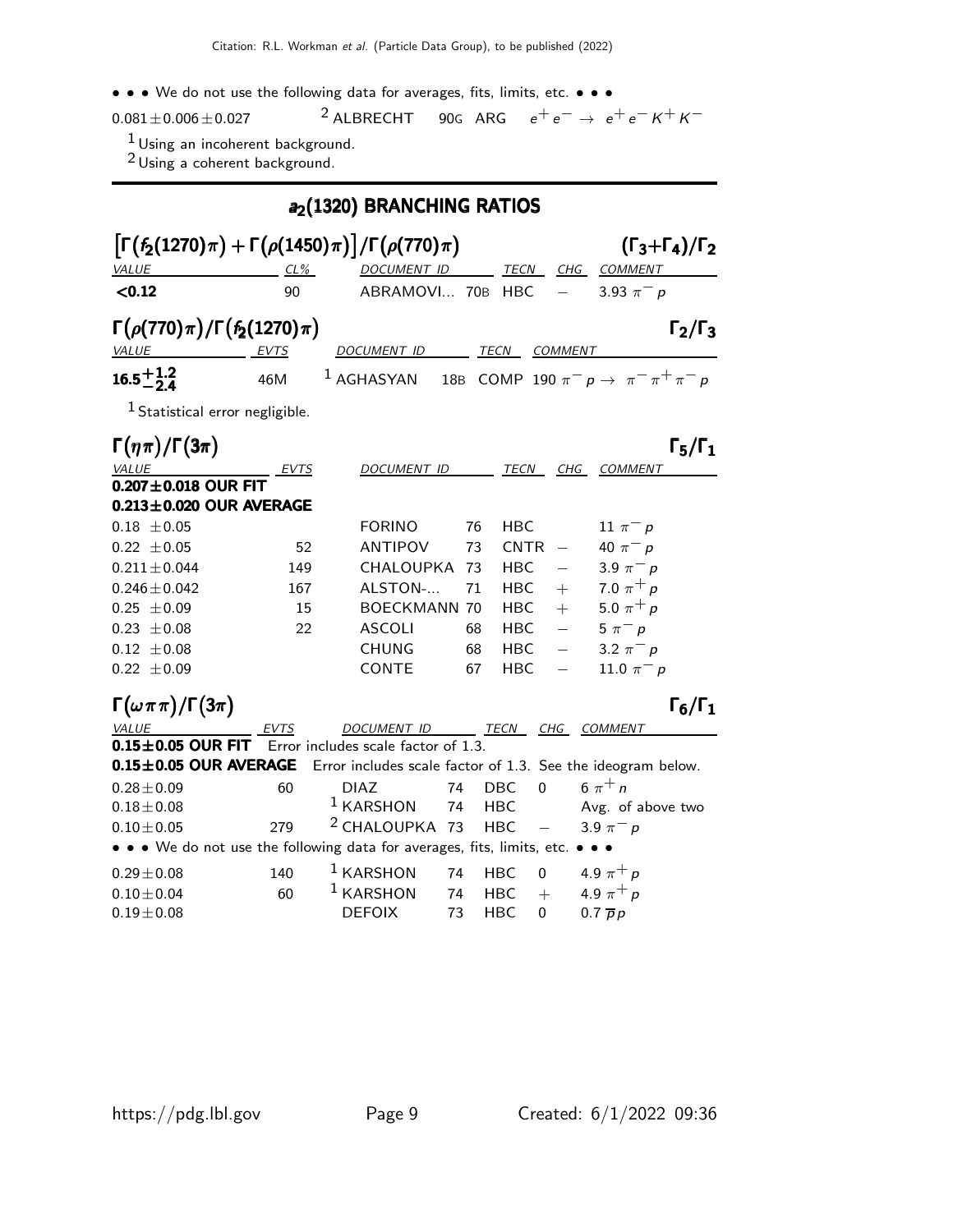

<sup>1</sup> KARSHON 74 suggest an additional  $I = 0$  state strongly coupled to  $\omega \pi \pi$  which could explain discrepancies in branching ratios and masses. We use a central value and a systematic spread.

 $^2$ Decays to  $b_1(1040)\pi$ ,  $b_1\to\ \omega\pi$ . Error increased to account for possible systematic errors of complicated analysis.  $\Gamma(\omega \pi \pi)/\Gamma(3\pi)$ 

| $\Gamma(K\overline{K})/\Gamma(3\pi)$                                                                                  |                                                  |                   |                     |                                                                                                                              | $\Gamma_7/\Gamma_1$ |  |  |
|-----------------------------------------------------------------------------------------------------------------------|--------------------------------------------------|-------------------|---------------------|------------------------------------------------------------------------------------------------------------------------------|---------------------|--|--|
| <b>VALUE</b><br>EVTS                                                                                                  | DOCUMENT ID                                      | TECN              | CHG_                | COMMENT                                                                                                                      |                     |  |  |
| $0.070 \pm 0.012$ OUR FIT                                                                                             |                                                  |                   |                     |                                                                                                                              |                     |  |  |
| $0.078 \pm 0.017$                                                                                                     | CHABAUD                                          | 78<br><b>RVUE</b> |                     |                                                                                                                              |                     |  |  |
| $\bullet \bullet \bullet$ We do not use the following data for averages, fits, limits, etc. $\bullet \bullet \bullet$ |                                                  |                   |                     |                                                                                                                              |                     |  |  |
| $0.011 \pm 0.003$                                                                                                     | $1$ BERTIN                                       | 98B OBLX          |                     | 0.0 $\overline{p}p \rightarrow K^{\pm}K_{s}\pi^{\mp}$                                                                        |                     |  |  |
| $0.056 \pm 0.014$<br>50                                                                                               | <sup>2</sup> CHALOUPKA 73 HBC $-$ 3.9 $\pi^- p$  |                   |                     |                                                                                                                              |                     |  |  |
| 113<br>$0.097 \pm 0.018$                                                                                              | <sup>2</sup> ALSTON- 71 HBC + 7.0 $\pi^{+} p$    |                   |                     |                                                                                                                              |                     |  |  |
| $0.06 \pm 0.03$                                                                                                       | <sup>2</sup> ABRAMOVI 70B HBC $-$ 3.93 $\pi^- p$ |                   |                     |                                                                                                                              |                     |  |  |
| $0.054 \pm 0.022$                                                                                                     | <sup>2</sup> CHUNG                               | 68<br><b>HBC</b>  |                     | $-3.2 \pi^- p$                                                                                                               |                     |  |  |
| <sup>1</sup> Using $4\pi$ data from BERTIN 97D.<br><sup>2</sup> Included in CHABAUD 78 review.                        |                                                  |                   |                     |                                                                                                                              |                     |  |  |
| $\Gamma(K\overline{K})/\Gamma(\eta\pi)$                                                                               |                                                  |                   |                     |                                                                                                                              | $\Gamma_7/\Gamma_5$ |  |  |
| VALUE                                                                                                                 | <i>DOCUMENT ID</i>                               | TECN              | <b>COMMENT</b>      |                                                                                                                              |                     |  |  |
| $\bullet \bullet \bullet$ We do not use the following data for averages, fits, limits, etc. $\bullet \bullet \bullet$ |                                                  |                   |                     |                                                                                                                              |                     |  |  |
| $0.31 \pm 0.22 + 0.09$                                                                                                | $1$ KOPF<br>21                                   |                   | $\pi^ \pi^ \pi^+$ p | RVUE 0.9 $p\overline{p} \rightarrow \pi^0 \pi^0 \eta$ , $\pi^0 \eta \eta$ ,<br>$\pi^0 K^+ K^-$ and 191 $\pi^- p \rightarrow$ |                     |  |  |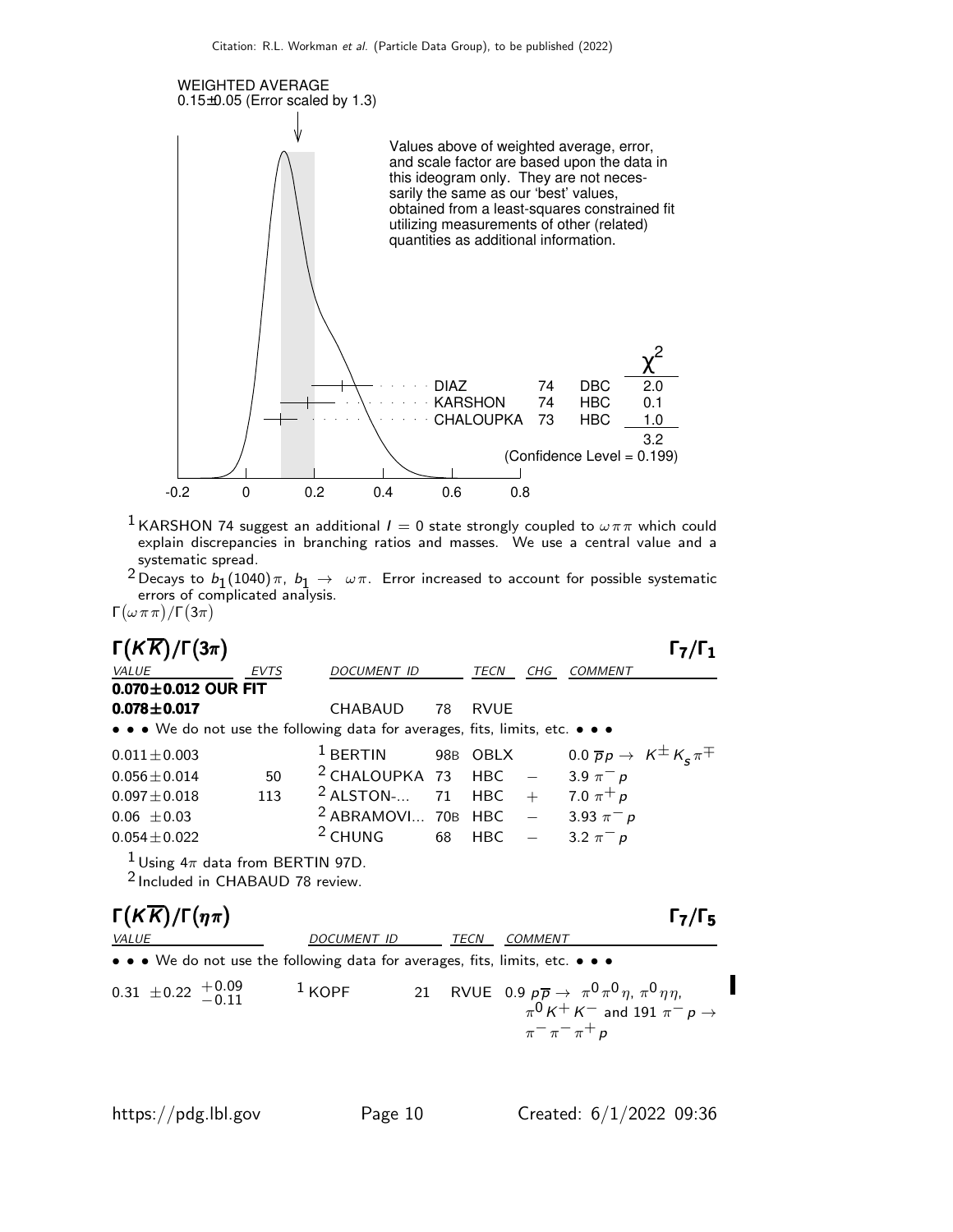| $0.352 \pm 0.011 \pm 0.175$ |            |  | <sup>2</sup> ALBRECHT 20 RVUE 0.9 $\overline{p}p \to \pi^0 \pi^0 \eta$ , $\pi^0 \eta \eta$ , |
|-----------------------------|------------|--|----------------------------------------------------------------------------------------------|
| $0.08 \pm 0.02$             | $3$ BERTIN |  | 98B OBLX $0.0 \overline{p} p \rightarrow K^{\pm} K_{\pi}$                                    |

 $^1$  From T-matrix pole based on combined fit of Crystal Barrel and  $\pi\pi$  scattering data (ALBRECHT 20), and COMPASS data (ADOLPH 15), using a coupled-channel model of  $\eta \pi$ ,  $\eta' \pi$  and KK systems.

 $^2$ Residues from T-matrix pole with 2 poles, 2 channels  $(\pi^0\eta$  and  $K\overline{K}).$ 

 $3$  Using  $\eta \pi \pi$  data from AMSLER 94D.

| $\Gamma(\eta\pi)/[\Gamma(3\pi)+\Gamma(\eta\pi)+\Gamma(K\overline{K})]$<br>$\Gamma_5/(\Gamma_1+\Gamma_5+\Gamma_7)$                  |             |                      |    |             |                |                     |  |  |
|------------------------------------------------------------------------------------------------------------------------------------|-------------|----------------------|----|-------------|----------------|---------------------|--|--|
| <b>VALUE</b>                                                                                                                       | <b>EVTS</b> | <b>DOCUMENT ID</b>   |    | <b>TECN</b> | CHG            | <b>COMMENT</b>      |  |  |
| $0.162 \pm 0.012$ OUR FIT                                                                                                          |             |                      |    |             |                |                     |  |  |
| $0.140 \pm 0.028$ OUR AVERAGE                                                                                                      |             |                      |    |             |                |                     |  |  |
| $0.13 \pm 0.04$                                                                                                                    |             | <b>ESPIGAT</b>       | 72 | HBC.        | 士              | $0.0 \overline{p}p$ |  |  |
| $0.15 + 0.04$                                                                                                                      | 34          | <b>BARNHAM</b>       | 71 | <b>HBC</b>  | $+$            | 3.7 $\pi^{+} p$     |  |  |
| $\Gamma(K\overline{K})/\lceil \Gamma(3\pi)+\Gamma(\eta\pi)+\Gamma(K\overline{K})\rceil$<br>$\Gamma_7/(\Gamma_1+\Gamma_5+\Gamma_7)$ |             |                      |    |             |                |                     |  |  |
| <b>VALUE</b>                                                                                                                       | EVTS        | DOCUMENT ID          |    | TECN        | CHG            | <b>COMMENT</b>      |  |  |
| $0.054 \pm 0.009$ OUR FIT                                                                                                          |             |                      |    |             |                |                     |  |  |
| $0.048 \pm 0.012$ OUR AVERAGE                                                                                                      |             |                      |    |             |                |                     |  |  |
| $0.05 \pm 0.02$                                                                                                                    |             | <b>TOET</b>          | 73 | HBC.        | $+$            | $5 \pi^+ p$         |  |  |
| $0.09 \pm 0.04$                                                                                                                    |             | <b>TOET</b>          | 73 | HBC -       | $\overline{0}$ | $5 \pi^+ p$         |  |  |
| $0.03 \pm 0.02$                                                                                                                    | 8           | $1$ DAMERI           | 72 | <b>HBC</b>  |                | 11 $\pi^-$ p        |  |  |
| $0.06 \pm 0.03$                                                                                                                    | 17          | <b>BARNHAM</b>       | 71 | <b>HBC</b>  | $+$            | 3.7 $\pi^{+} p$     |  |  |
| • • • We do not use the following data for averages, fits, limits, etc. • • •                                                      |             |                      |    |             |                |                     |  |  |
| $0.020 \pm 0.004$<br>$\mathbf 1$                                                                                                   |             | <sup>2</sup> ESPIGAT | 72 | <b>HBC</b>  | 士              | $0.0 \overline{p}p$ |  |  |

1 Montanet agrees. Vlada.

<sup>2</sup> Not averaged because of discrepancy between masses from  $K \overline{K}$  and  $\rho \pi$  modes.

### $\Gamma(\eta^\prime(958)\pi)/\Gamma_{\rm total}$  Γε

| <i>VALUE</i>                                                                  | $CL\%$ | DOCUMENT ID                                                                   | TECN<br>CHG | <i>COMMENT</i>                          |
|-------------------------------------------------------------------------------|--------|-------------------------------------------------------------------------------|-------------|-----------------------------------------|
| • • • We do not use the following data for averages, fits, limits, etc. • • • |        |                                                                               |             |                                         |
| ${<}0.006$                                                                    | 95     | ALDE                                                                          | 92B GAM2    | 38,100 $\pi^- p \to$<br>$\eta' \pi^0 n$ |
| ${<}0.02$<br>$0.004 \pm 0.004$                                                | 97     | BARNHAM 71 HBC + 3.7 $\pi^+ p$<br><sup>1</sup> BOESEBECK 68 HBC + $8 \pi^+ p$ |             |                                         |
|                                                                               |        |                                                                               |             |                                         |

 $^1$ No longer valid since Γ $(\overline{KK})/\Gamma(3\pi)$  value has changed (MORRISON 71).

### Γ $(\eta'(958)\pi)/\Gamma(3\pi)$  Γε

| <i>VALUE</i>                                                                  | $CL\%$ | DOCUMENT ID                       | TECN | CHG COMMENT |
|-------------------------------------------------------------------------------|--------|-----------------------------------|------|-------------|
| • • • We do not use the following data for averages, fits, limits, etc. • • • |        |                                   |      |             |
| $<$ 0.011                                                                     | 90     | EISENSTEIN 73 HBC $-$ 5 $\pi^- p$ |      |             |
| ${<}0.04$                                                                     |        | ALSTON- 71 HBC + 7.0 $\pi^{+} p$  |      |             |
| $0.04 \begin{array}{c} +0.03 \\ -0.04 \end{array}$                            |        | BOECKMANN 70 HBC 0 5.0 $\pi^+ p$  |      |             |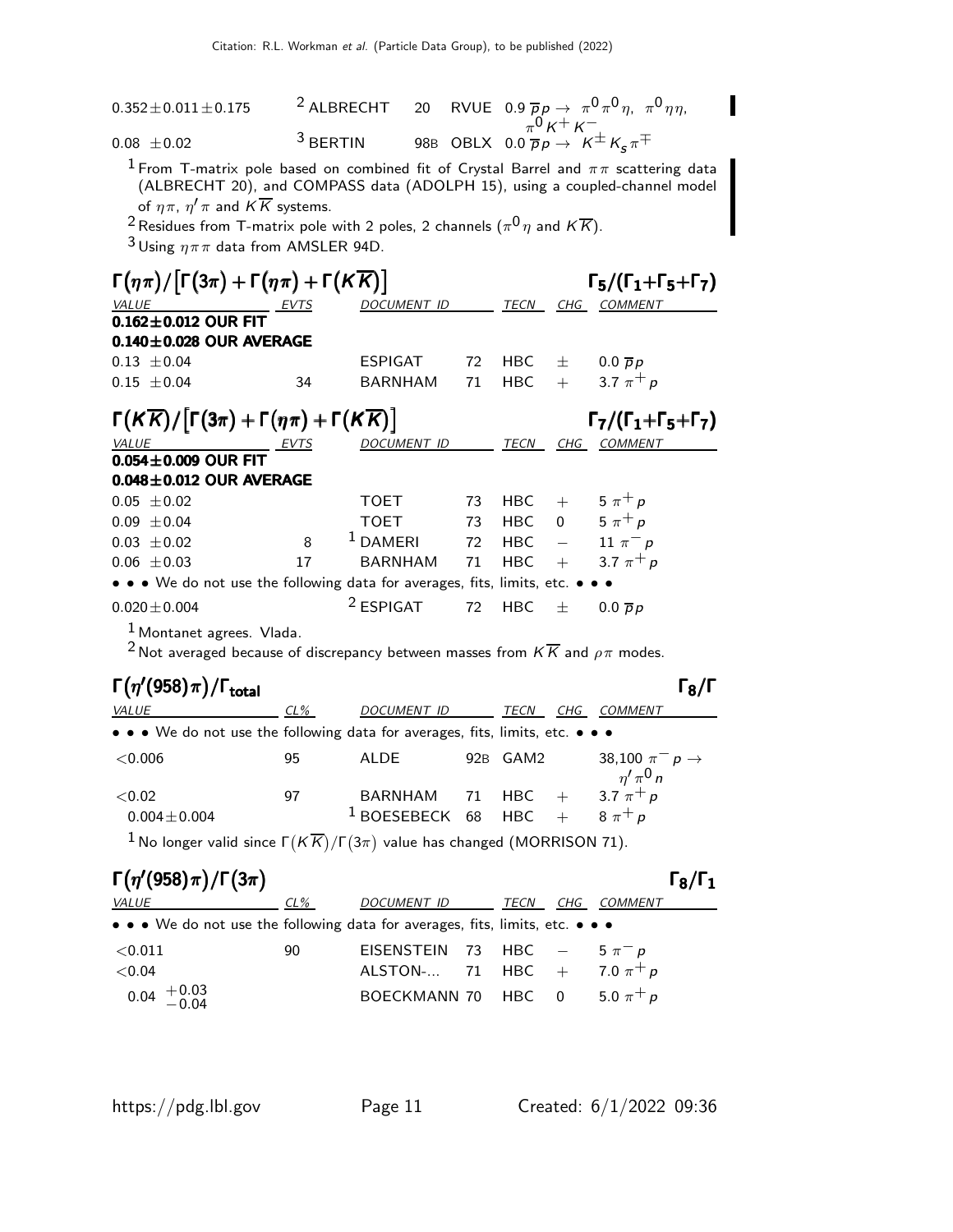| $\Gamma(\eta^\prime(958)\pi)/\Gamma(\eta\pi)$                                                                                                                                                                                                                                                                                                                                        |                       |                  |      |                |                                                                                                                                                                | $\sqrt{2}$ ג         |
|--------------------------------------------------------------------------------------------------------------------------------------------------------------------------------------------------------------------------------------------------------------------------------------------------------------------------------------------------------------------------------------|-----------------------|------------------|------|----------------|----------------------------------------------------------------------------------------------------------------------------------------------------------------|----------------------|
| <b>VALUE</b>                                                                                                                                                                                                                                                                                                                                                                         | DOCUMENT ID           |                  | TECN | <b>COMMENT</b> |                                                                                                                                                                |                      |
| $0.038 \pm 0.005$ OUR AVERAGE                                                                                                                                                                                                                                                                                                                                                        |                       |                  |      |                |                                                                                                                                                                |                      |
| $0.05 \pm 0.02$                                                                                                                                                                                                                                                                                                                                                                      | ADOLPH                | 15 <sup>15</sup> |      |                | COMP 191 $\pi^- p \to \eta^{(1)} \pi^- p$                                                                                                                      |                      |
| $0.032 \pm 0.009$                                                                                                                                                                                                                                                                                                                                                                    | <b>ABELE</b>          |                  |      |                | 97C CBAR 0.0 $\overline{p}p \rightarrow \pi^0 \pi^0 \eta'$                                                                                                     |                      |
| $0.047 \pm 0.010 \pm 0.004$                                                                                                                                                                                                                                                                                                                                                          | $1$ BELADIDZE         |                  |      |                | 93 VES $37\pi^- N \to a_2^- N$                                                                                                                                 |                      |
| $0.034 \pm 0.008 \pm 0.005$                                                                                                                                                                                                                                                                                                                                                          | <b>BELADIDZE</b>      | 92               |      |                | VES $36\pi$ <sup>-</sup> C $\rightarrow$ $a_2$ <sup>-</sup> C                                                                                                  |                      |
| • • We do not use the following data for averages, fits, limits, etc. • • •                                                                                                                                                                                                                                                                                                          |                       |                  |      |                |                                                                                                                                                                |                      |
| $0.046 \pm 0.015 \begin{array}{l} +0.07 \\ -0.006 \end{array}$                                                                                                                                                                                                                                                                                                                       | $2$ KOPF              |                  |      |                | 21 RVUE 0.9 $p\overline{p} \rightarrow \pi^0 \pi^0 \eta$ , $\pi^0 \eta \eta$ ,<br>$\pi^0 K^+ K^-$ and 191 $\pi^- p \rightarrow$<br>$\pi^{-} \pi^{-} \pi^{+} p$ |                      |
| $1$ Using B $(\eta'\to~\pi^+\pi^-\eta)$ = 0.441, B $(\eta\to~\gamma\gamma)$ = 0.389 and B $(\eta\to~\pi^+\pi^-\pi^0)$ =<br>0.236.<br><sup>2</sup> From T-matrix pole based on combined fit of Crystal Barrel and $\pi\pi$ scattering data<br>(ALBRECHT 20), and COMPASS data (ADOLPH 15), using a coupled-channel model<br>of $\eta \pi$ , $\eta' \pi$ and $K \overline{K}$ systems. |                       |                  |      |                |                                                                                                                                                                |                      |
| $\Gamma(\pi^{\pm}\gamma)/\Gamma_{\rm total}$                                                                                                                                                                                                                                                                                                                                         |                       |                  |      |                |                                                                                                                                                                | Го/Г                 |
| VALUE                                                                                                                                                                                                                                                                                                                                                                                | <b>DOCUMENT ID</b>    |                  |      | TECN           | COMMENT                                                                                                                                                        |                      |
| • • • We do not use the following data for averages, fits, limits, etc. • • •                                                                                                                                                                                                                                                                                                        |                       |                  |      |                |                                                                                                                                                                |                      |
| $0.005 + 0.005$                                                                                                                                                                                                                                                                                                                                                                      |                       |                  |      |                | <sup>1</sup> EISENBERG 72 HBC 4.3,5.25,7.5 $\gamma p$                                                                                                          |                      |
| <sup>1</sup> Pion-exchange model used in this estimation.                                                                                                                                                                                                                                                                                                                            |                       |                  |      |                |                                                                                                                                                                |                      |
| $\Gamma(e^+e^-)/\Gamma_{\rm total}$                                                                                                                                                                                                                                                                                                                                                  |                       |                  |      |                |                                                                                                                                                                | $\Gamma_{11}/\Gamma$ |
| VALUE (units $10^{-9}$ )                                                                                                                                                                                                                                                                                                                                                             | $CL\%$<br>DOCUMENT ID |                  |      | TECN           | <b>COMMENT</b>                                                                                                                                                 |                      |
| • • • We do not use the following data for averages, fits, limits, etc. • • •                                                                                                                                                                                                                                                                                                        |                       |                  |      |                |                                                                                                                                                                |                      |
| $<$ 6                                                                                                                                                                                                                                                                                                                                                                                | ACHASOV<br>90         |                  |      |                | 00K SND $e^+e^-\rightarrow\pi^0\pi^0$                                                                                                                          |                      |

## a<sub>2</sub>(1320) REFERENCES

| KOPF       | 21  | EPJ C81 1056         | B. Kopf et al.                 | (BOCH)                     |
|------------|-----|----------------------|--------------------------------|----------------------------|
| ALBRECHT   | 20  | EPJ C80 453          | M. Albrecht et al.             | (Crystal Barrel Collab.)   |
| RODAS      | 19  | PRL 122 042002       | A. Rodas et al.                | (JPAC Collab.)             |
| AGHASYAN   | 18B | PR D98 092003        | M. Aghasyan et al.             | (COMPASS Collab.)          |
| JACKURA    | 18  | PL B779 464          | A. Jackura et al.              | (JPAC and COMPASS Collab.) |
| ADOLPH     | 15  | PL B740 303          | M. Adolph et al.               | (COMPASS Collab.)          |
| ADOLPH     | 14  | EPJ A50 79           | C. Adolph et al.               | COMPASS Collab.)           |
| ALEKSEEV   | 10  | PRL 104 241803       | M.G. Alekseev et al.           | (COMPASS Collab.)          |
| ANISOVICH  | 09  | <b>IJMP A24 2481</b> | V.V. Anisovich, A.V. Sarantsev |                            |
| UEHARA     | 09A | PR D80 032001        | S. Uehara <i>et al.</i>        | (BELLE Collab.)            |
| SCHEGELSKY | 06  | EPJ A27 199          | V.A. Schegelsky et al.         |                            |
| SCHEGELSKY | 06A | EPJ A27 207          | V.A. Schegelsky et al.         |                            |
| CHUNG      | 02  | PR D65 072001        | S.U. Chung et al.              | (BNL E852 Collab.)         |
| IVANOV     | 01  | PRL 86 3977          | E.I. Ivanov et al.             | (BNL E852 Collab.)         |
| MOLCHANOV  | 01  | PL B521 171          | V.V. Molchanov et al.          | (FNAL SELEX Collab.)       |
| ACHASOV    | 00K | PL B492 8            | M.N. Achasov et al.            | (Novosibirsk SND Collab.)  |
| BARBERIS   | 00H | PL B488 225          | D. Barberis et al.             | (WA 102 Collab.)           |
| BARBERIS   | 98B | PL B422 399          | D. Barberis <i>et al.</i>      | WA 102 Collab.)            |
| BERTIN     | 98B | PL B434 180          | A. Bertin <i>et al.</i>        | (OBELIX Collab.)           |
| ABELE      | 97C | PL B404 179          | A. Abele <i>et al.</i>         | (Crystal Barrel Collab.)   |
| ACCIARRI   | 97T | PL B413 147          | M. Acciarri et al.             | $(L3$ Collab.)             |
| ALBRECHT   | 97B | ZPHY C74 469         | H. Albrecht et al.             | (ARGUS Collab.)            |
| THOMPSON   | 97  | PRL 79 1630          | D.R. Thompson et al.           | (BNL E852 Collab.)         |
| AMELIN     | 96  | <b>ZPHY C70 71</b>   | D.V. Amelin et al.             | (SERP, TBIL)               |
| AMSLER     | 94D | PL B333 277          | C. Amsler <i>et al.</i>        | (Crystal Barrel Collab.)   |
|            |     |                      |                                |                            |

https://pdg.lbl.gov Page 12 Created: 6/1/2022 09:36